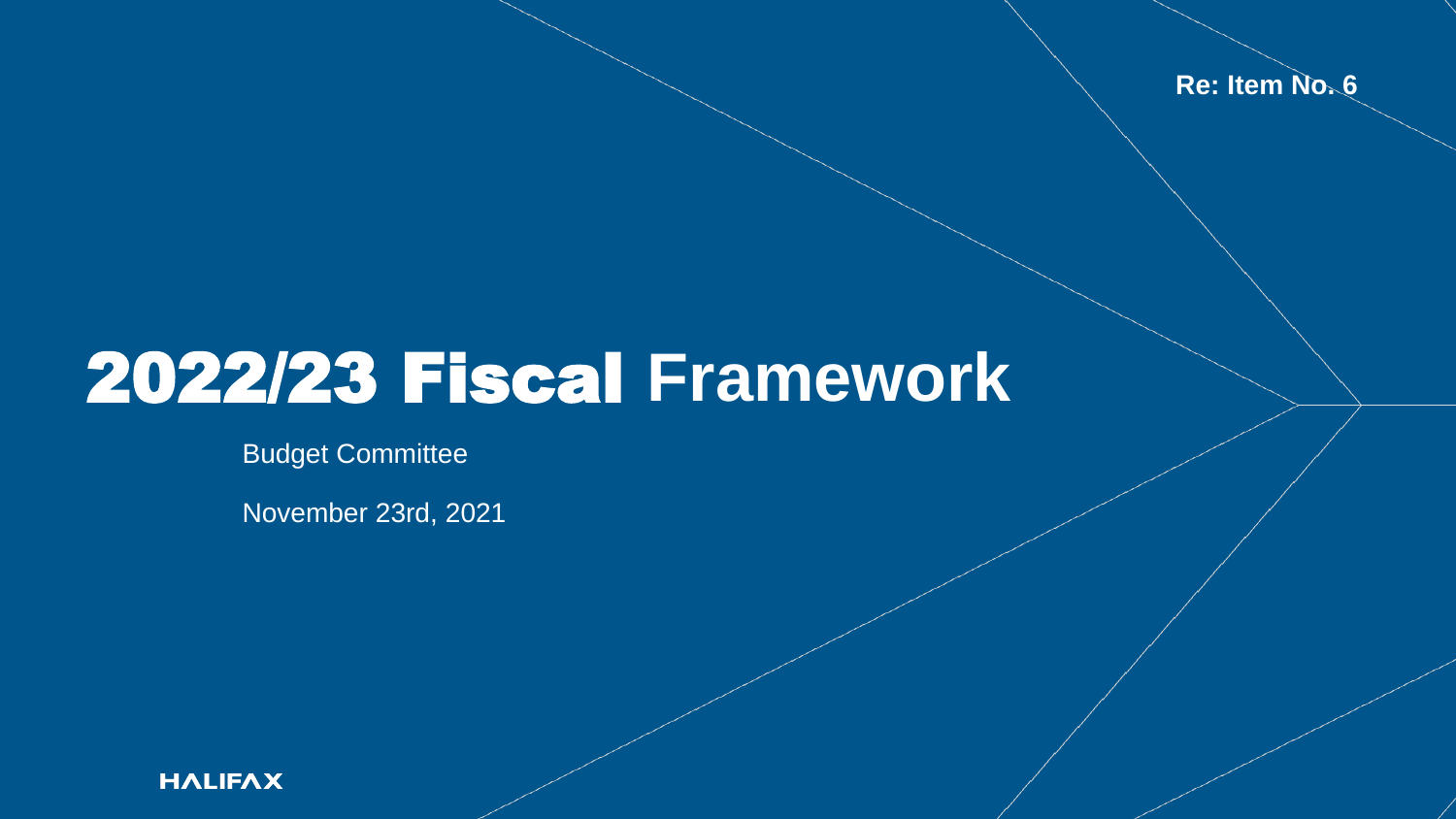#### **Overview**

#### **Introduction**

#### **The Opportunities and the Challenges Ahead**

- 1. Strong Population and Economic Growth
- 2. The Operating Budget is Under Substantial Pressure
	- Federal Re-Start Funds of \$31M are ended
- 3. The Capital Budget is Insufficient and must Grow
- 4. There are Key Strengths we can Leverage

#### **The Critical Actions that are Recommended**

- 1. Non-Tax Revenues need to Offset Federal Re-start
- 2. Property Taxes should rise to cover growth and inflation
	- Sustainable tax increases must follow
- 3. The Capital Budget should Grow with the Population
	- new Debt and Capital from Operating Targets
	- Reserves are to be restructured
- 4. Strategic Initiatives (SI) must be Funded
	- rising Deed Transfer Tax to fund SI
	- Proposed Climate Action Tax

#### **Conclusions and Recommendations**

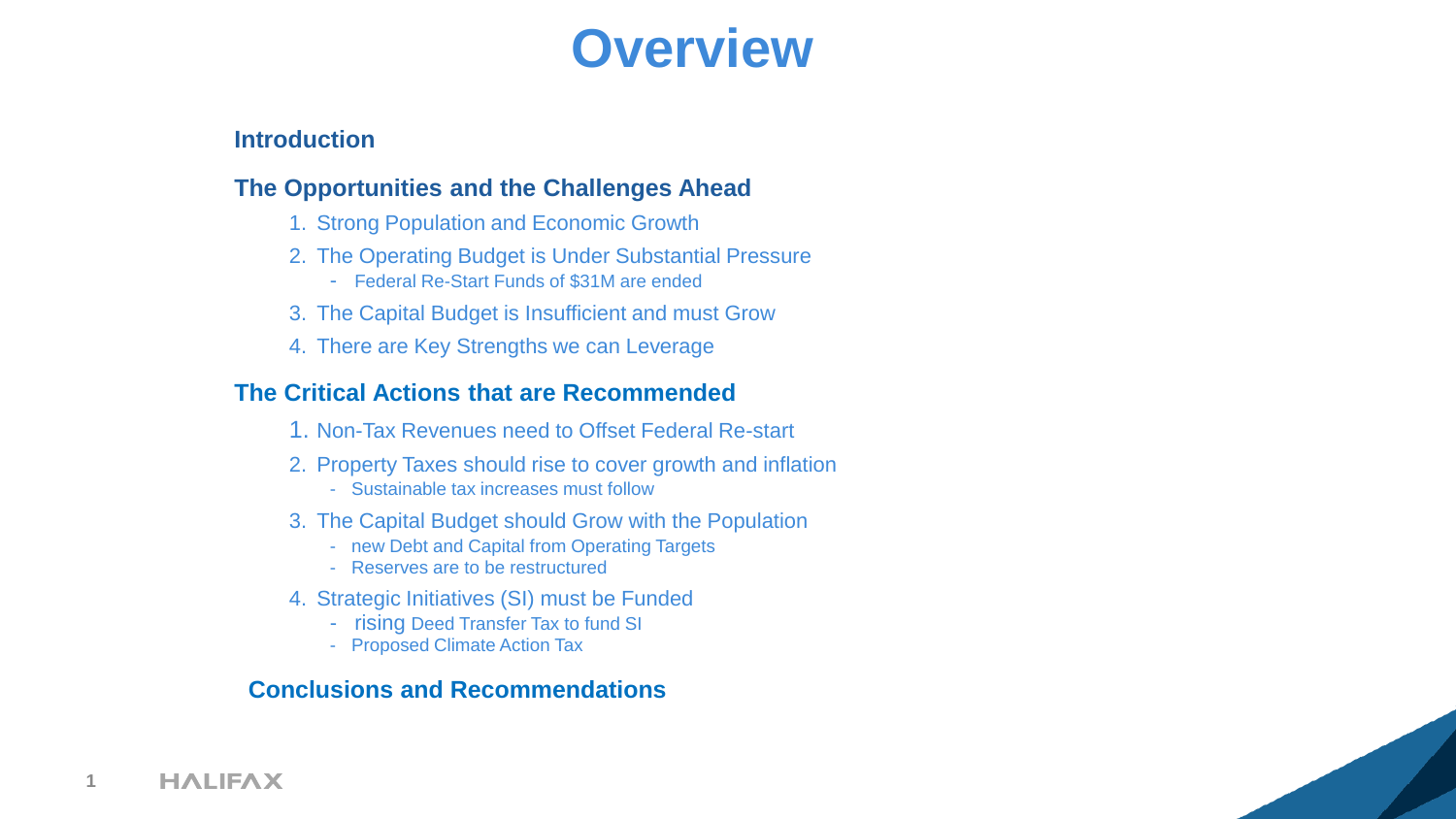# Introduction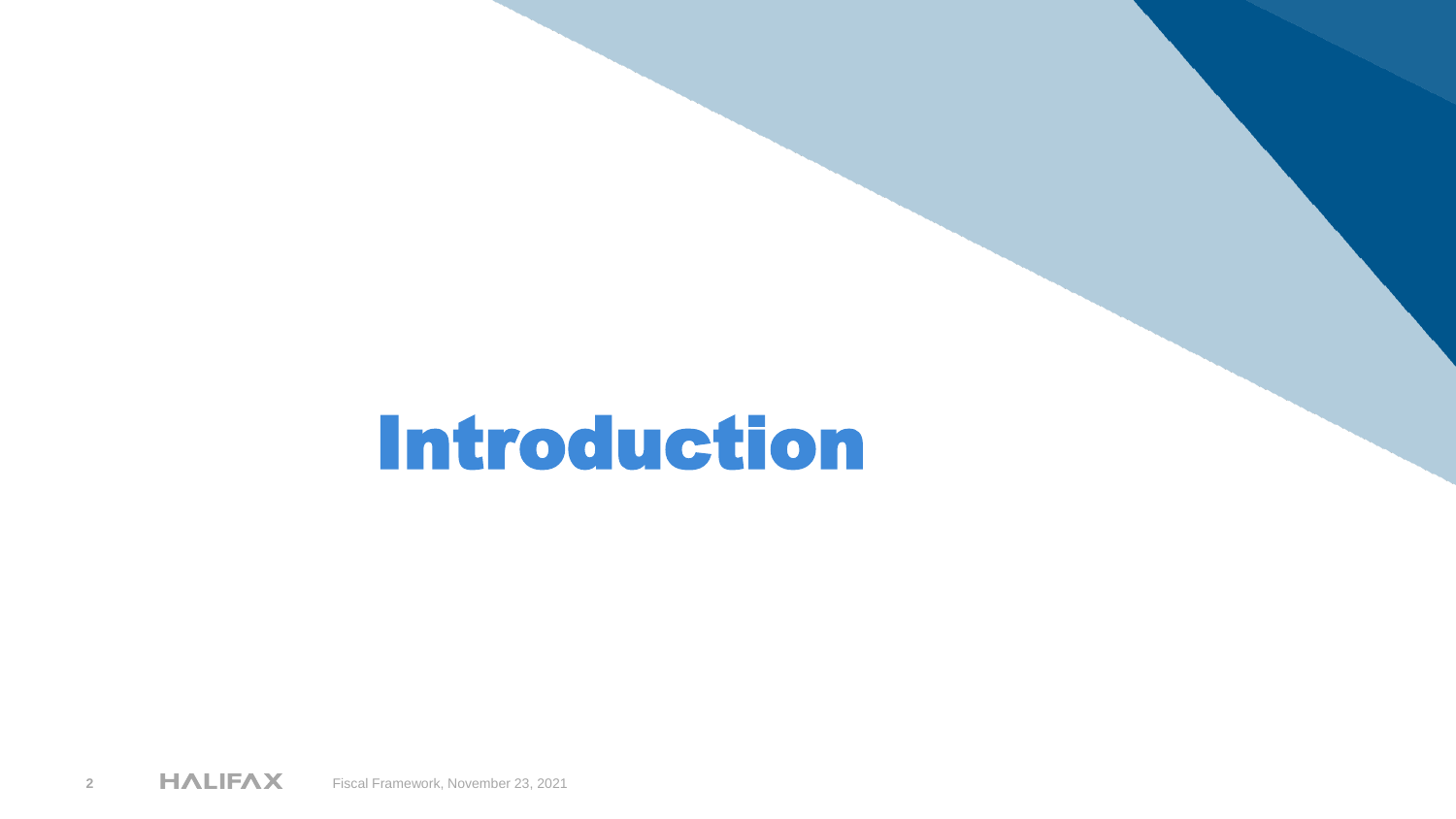### **A Household Budget**



- There are four areas that household finances are broken into:
	- Household income and bills
	- **Mortgages**
	- Assets (home, car, cottage)
	- Savings (Bank Accounts, RRSP, RESP)
- Each of these four items are interconnected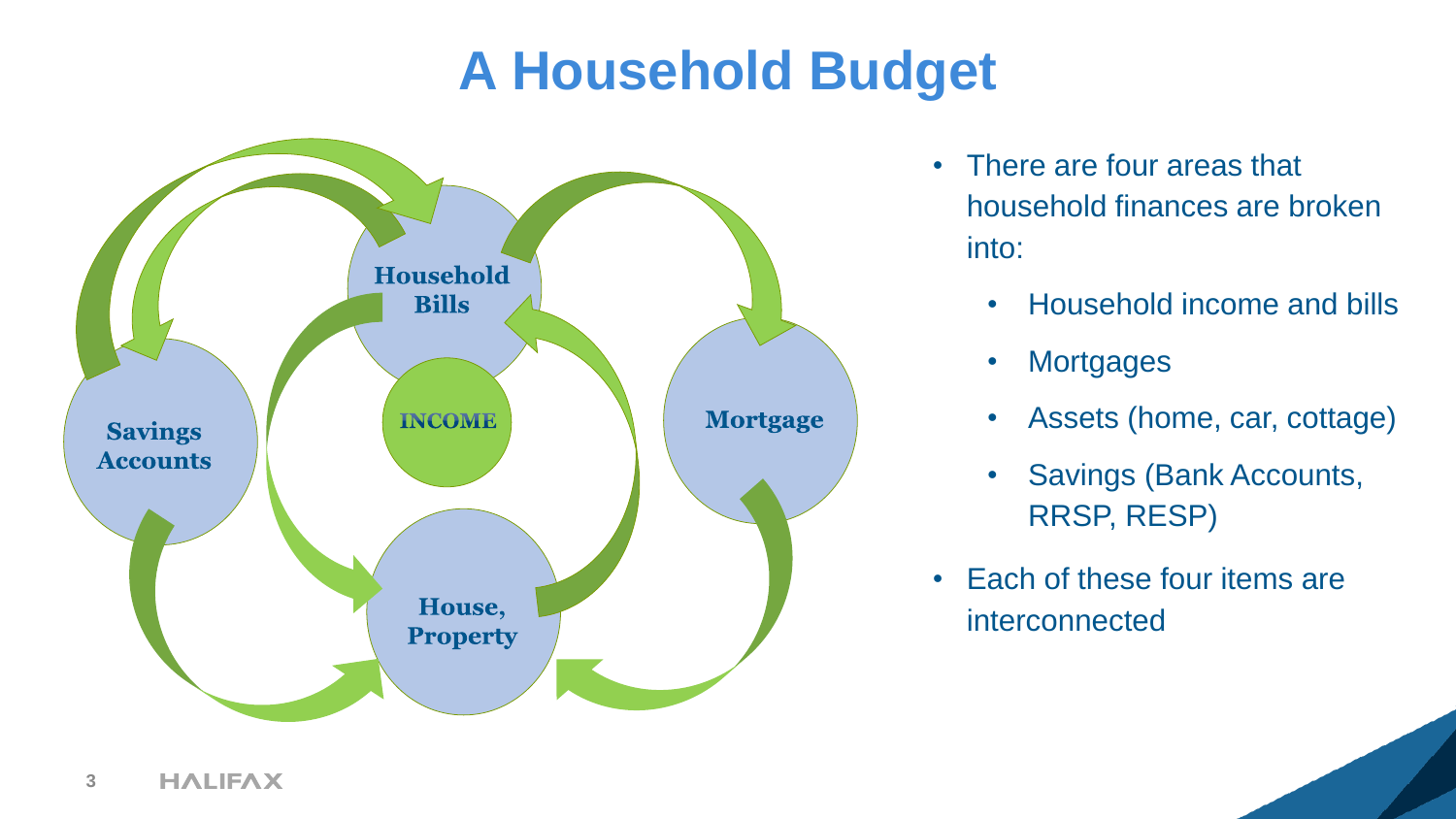### **Fiscal Framework**



- Municipal finances are similar to a Household
- Fiscal Framework sets the initial working assumptions to develop the budget
- Final Assessment Roll is available December 31
- Detailed review of Budgets starts in February
- **Final Budget and Tax Rates decided by Council on April 12**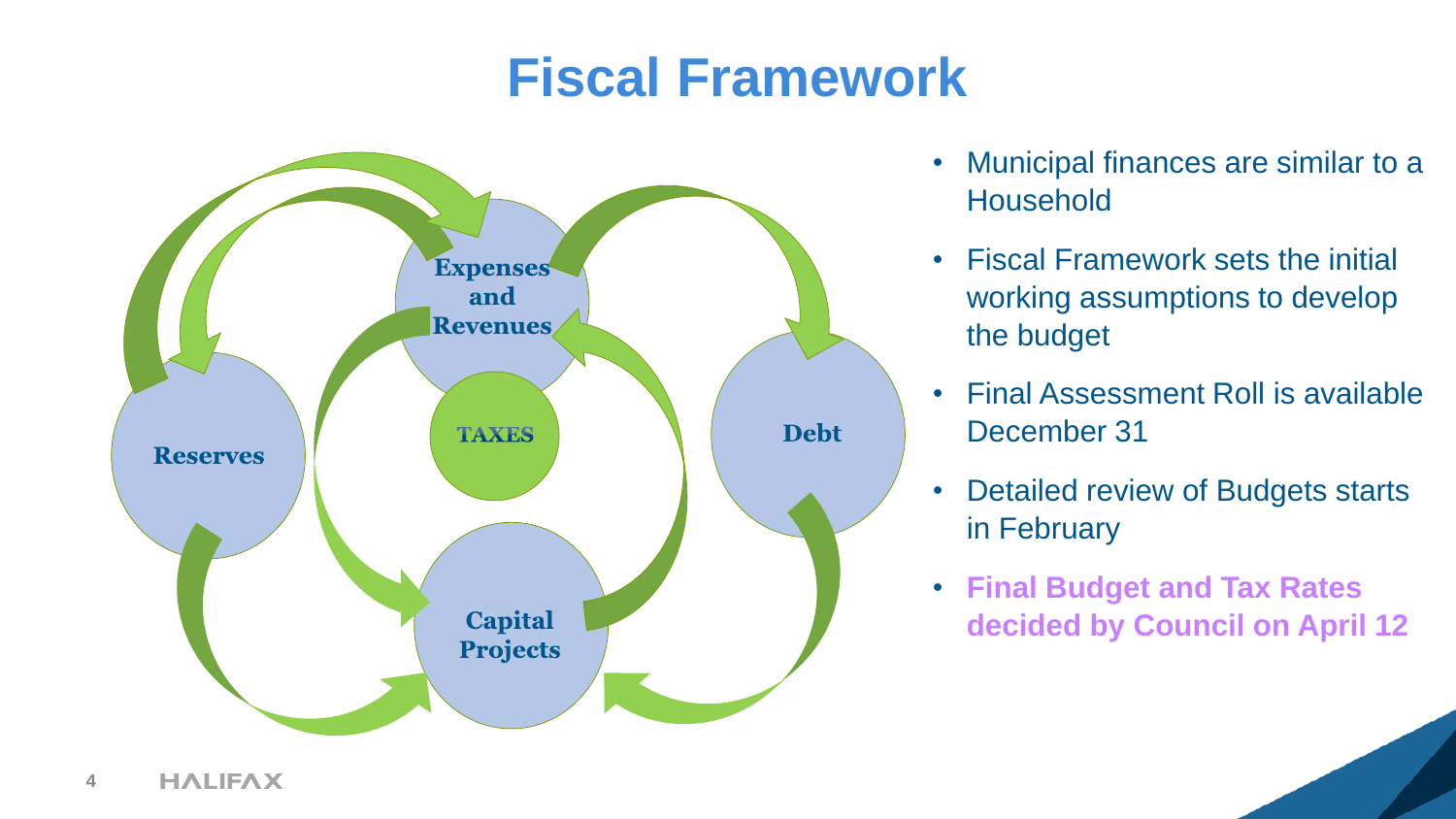### **Three Key Themes are Converging**

#### **Substantial Population Growth**

- 1. Nearly 10,000 new residents expected in 2022
- 2. Larger municipality with Higher Services
- 3. Growth pays for Growth
	- But Growth can't pay for Existing Homes/Inflation

#### **Winding down of the Pandemic**

- 1. Loss of Federal Re-Start Funding (\$31M)
- 2. Supply Chain and Inflationary Pressures

#### **Funding for Strategic Initiatives**

1. HalifACT, Multi-Modal Transit, Integrated Mobility Plan (IMP)

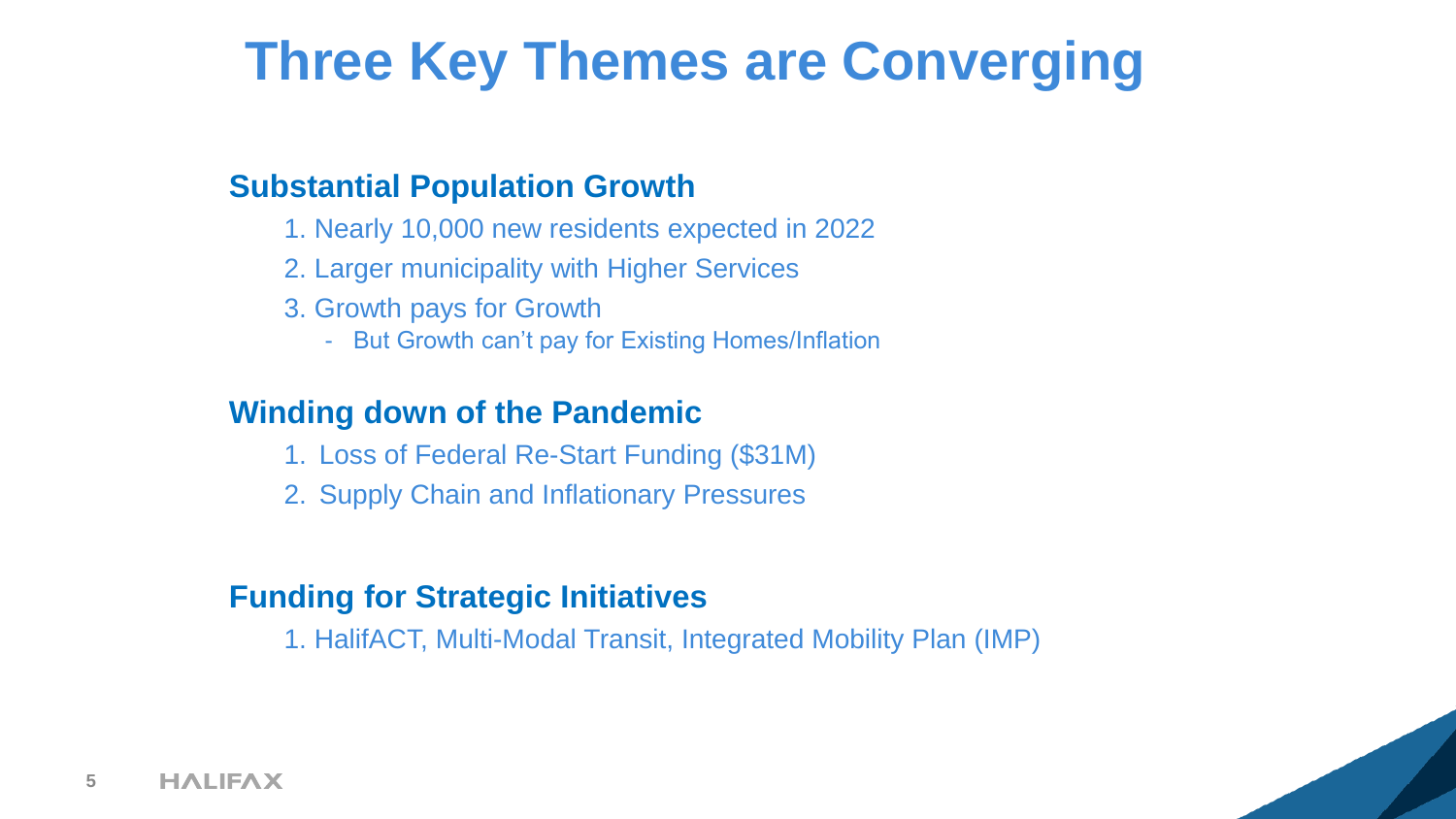## The Opportunities and the Challenges Ahead

- 1. Population is Booming
- 2. Loss of Federal Re-Start Funds
- 3. Inflation and Other Pressures are Hitting HRM
- 4. Provincial Road Transfer
- 5. Weak Commercial Tax Base
- 6. Insufficient Capital Budget
- 7. Strategic Initiatives are Partly Funded
- 8. Average Taxes are low compared to other Cities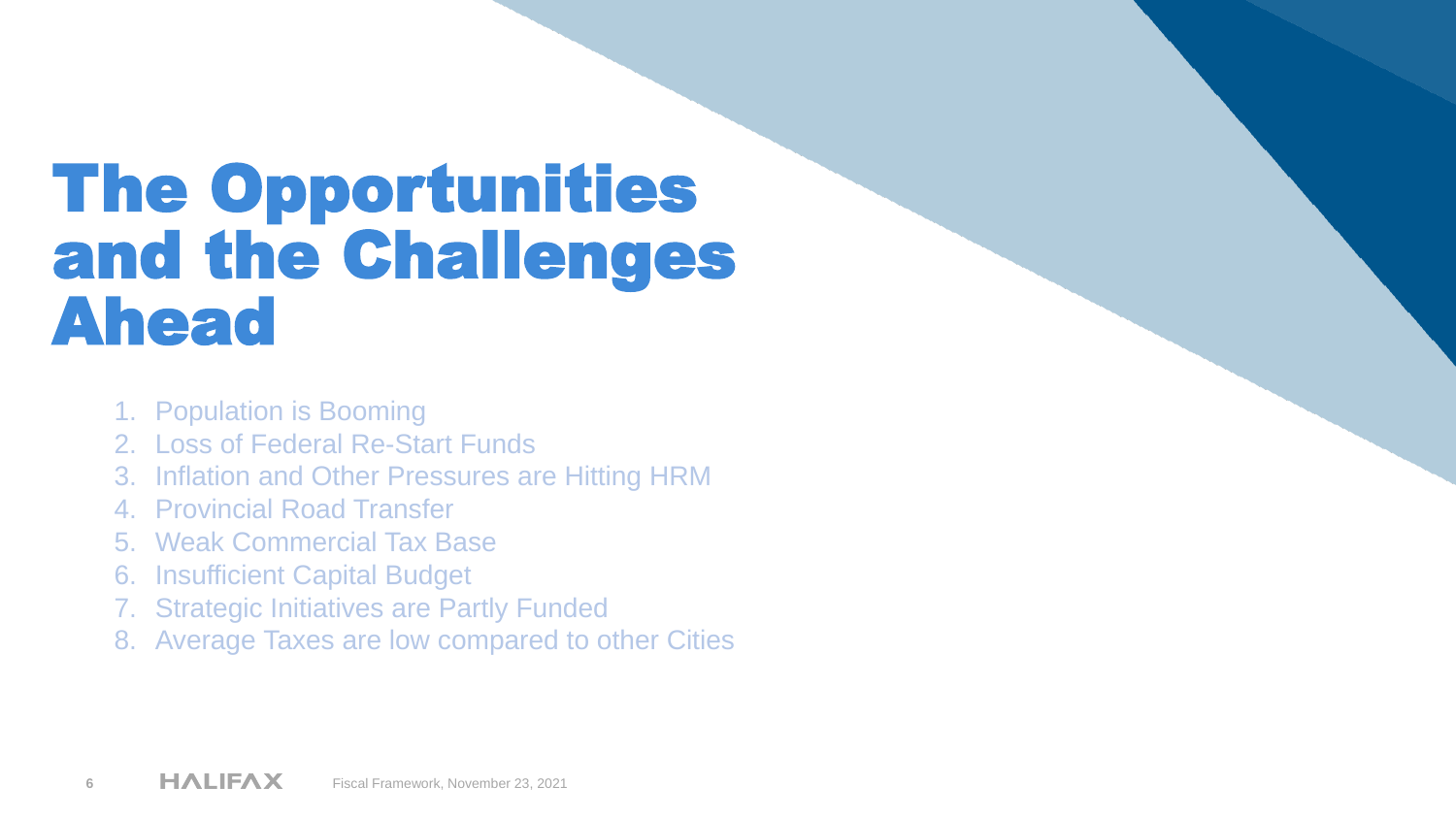#### **Economic Outlook: Inflation and Income Expected to Rise**

|                                   |          |         | Year 1  | <b>Year 2</b> | <b>Year 3</b> | Year 4  |
|-----------------------------------|----------|---------|---------|---------------|---------------|---------|
|                                   | 2020/21  | 2021/22 | 2022/23 | 2023/24       | 2024/25       | 2025/26 |
| Real GDP Growth (%)               | $-4.20%$ | 3.20%   | 2.10%   | 2.50%         | 2.60%         | 2.60%   |
| <b>Personal Disposable Income</b> | $-3.00%$ | 5.40%   | 4.30%   | 4.70%         | 4.80%         | 4.80%   |
| <b>Population Level</b>           | 448,544  | 455,689 | 465,371 | 475,109       | 484,972       | 494,872 |
| Percent change                    | 2.10%    | 2.00%   | 2.10%   | 2.10%         | 2.00%         | 2.00%   |
| <b>Dwelling Units</b>             | 200,904  | 204,922 | 209,000 | 213,180       | 217,443       | 221,792 |
| Percent change                    | 1.40%    | 2.00%   | 2.00%   | 2.00%         | 2.00%         | 2.00%   |
| <b>Inflation (NS CPI)</b>         | 0.30%    | 1.10%   | 2.20%   | 2.30%         | 1.60%         | 2.80%   |
| <b>Employment Level (000)</b>     | 227.6    | 235     | 237.3   | 239.6         | 241.9         | 244.3   |
| Percent change                    | $-2.70%$ | 3.30%   | 1.00%   | 1.00%         | 1.00%         | 1.00%   |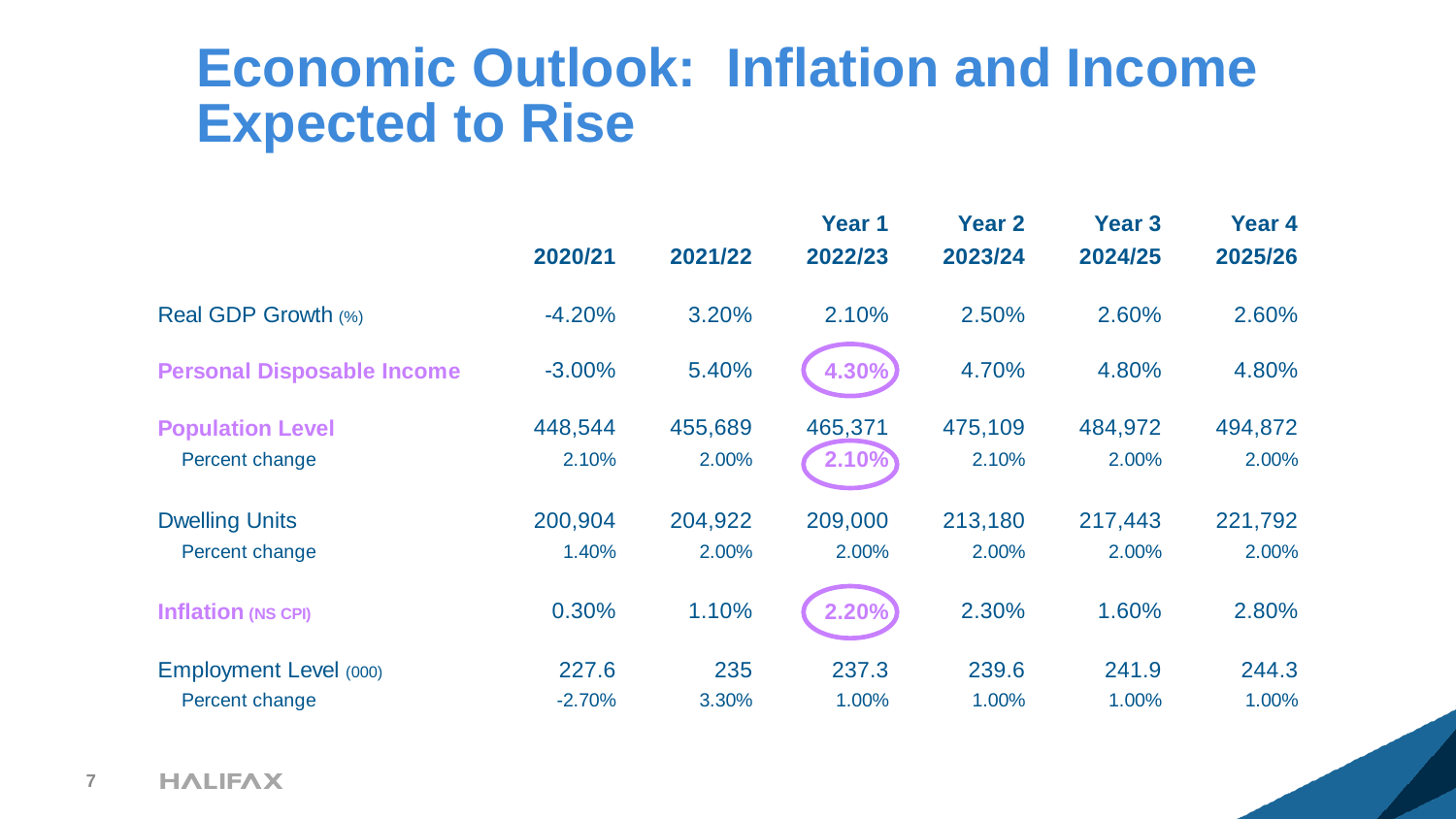#### **Population Booming: Like Adding the Town of Truro Each Year** 2.5%

12,000

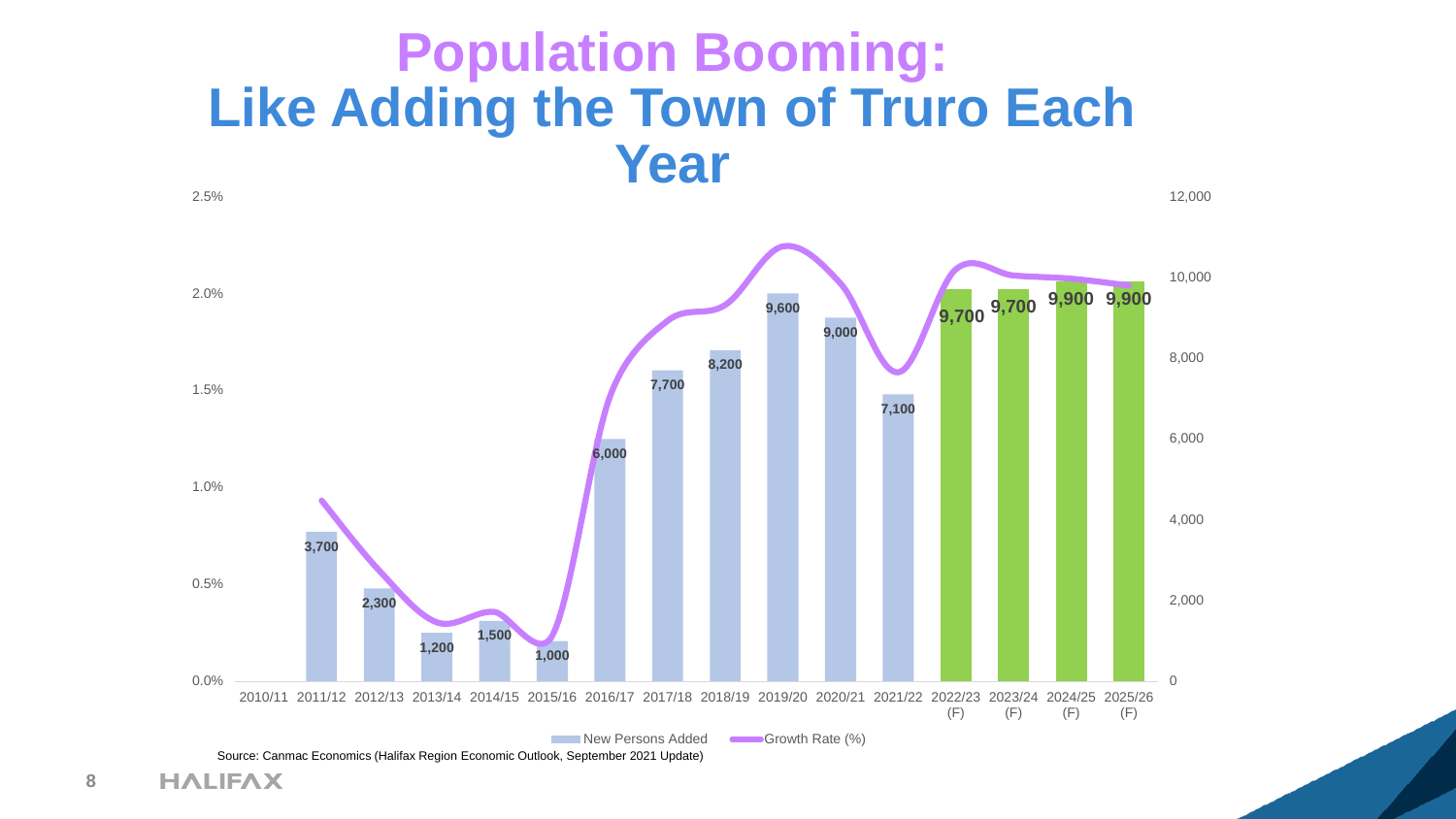#### **Loss of Federal Re-Start Funds: \$31M of one-time Funds must be Replaced**

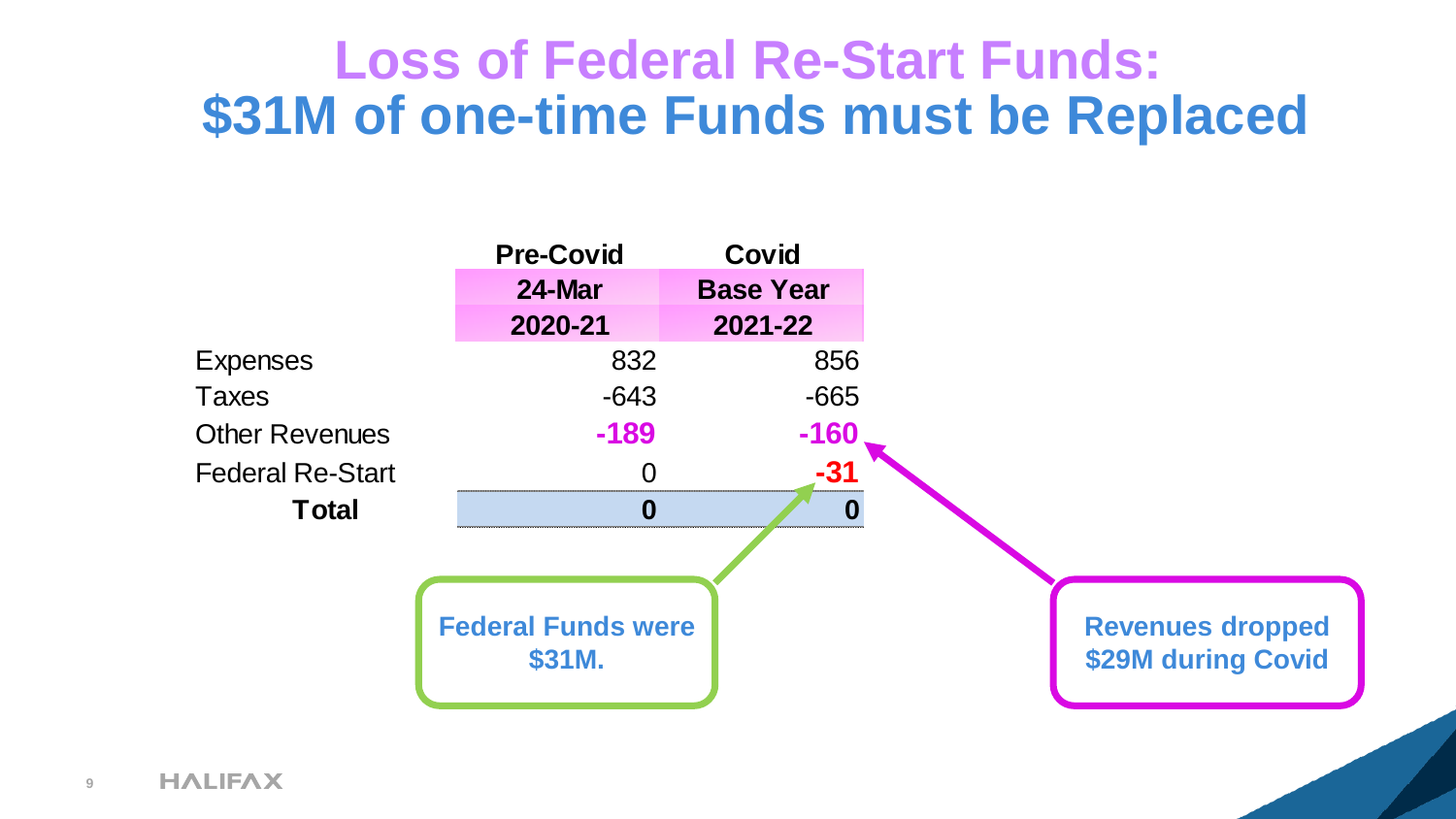### Inflation is Hitting HRM: \$14M alone for these Five Items

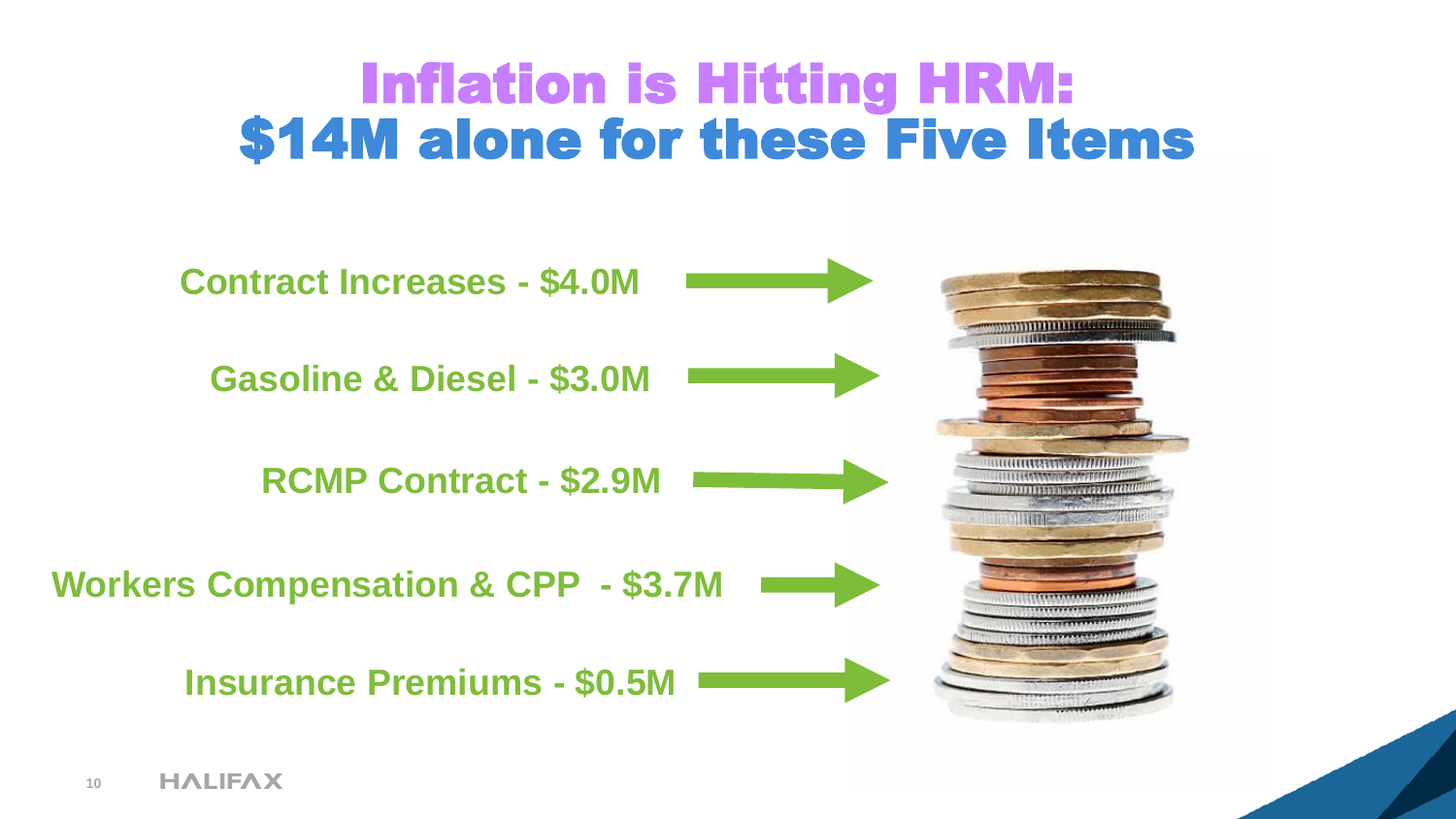## Other Major Factors in the Budget



**Existing Compensation - \$11.0M (Market Wage Pressures)**

**New Positions - \$10.0M (For Growth and Service Challenges)**

**Capital from Operating - \$13.4M**

**(for Streets, Parks & Recreation, Other Capital Projects)**

**One-Time Surplus - \$7.0M (Using 21/22 Surplus to offset Tax Increase)**

#### **Deed Transfer Tax - \$20.0M**

**(Helps Fund the Strategic Initiative Reserve)**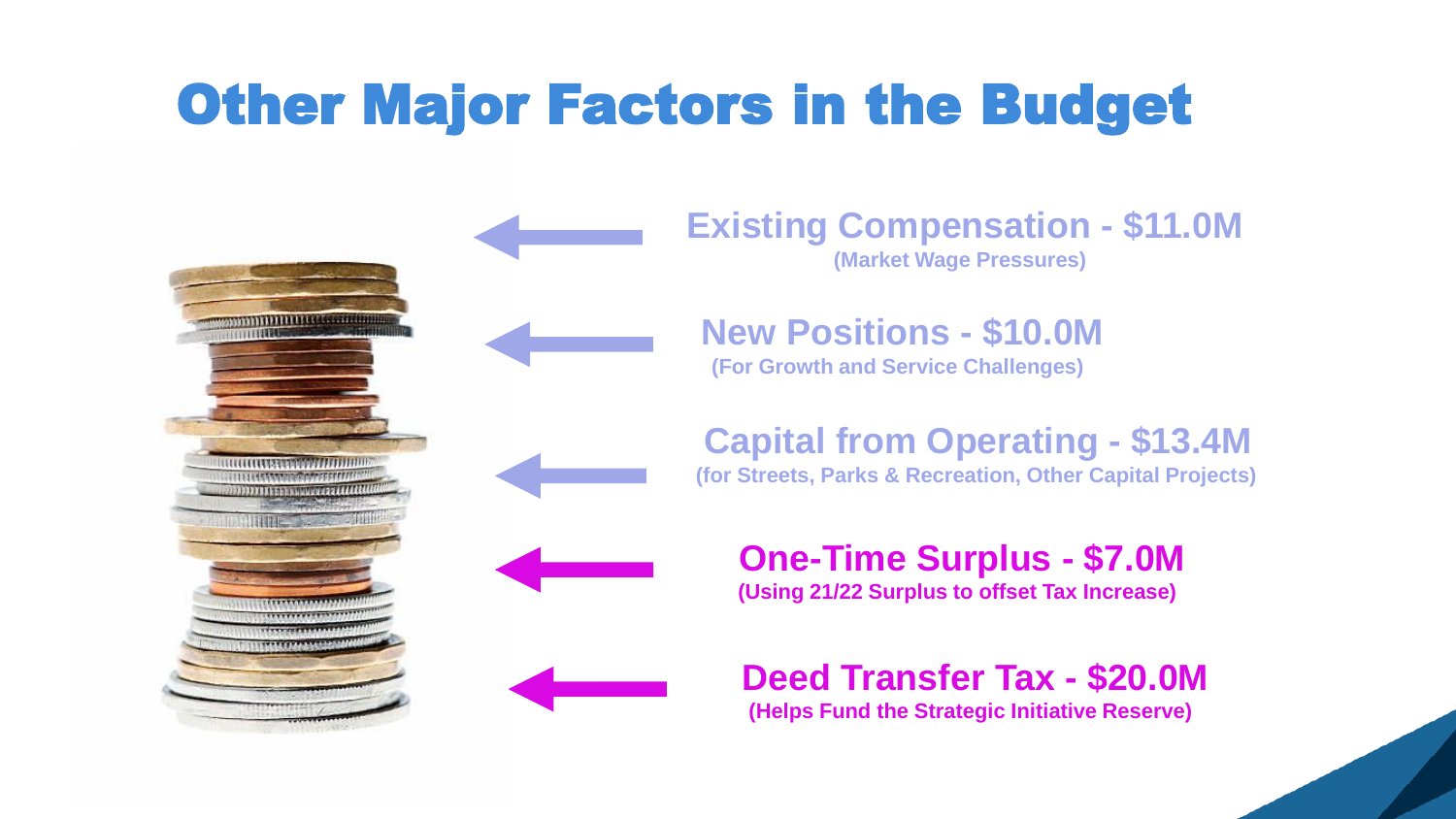### **The Provincial Road Transfer:** Adds Costs to HRM



- June 1/2022 Province transfers 300 lane km of roads and 19 bridges to HRM
- Additional **\$4.3M operating costs** next year
- Pressure of **\$6M on the capital budget**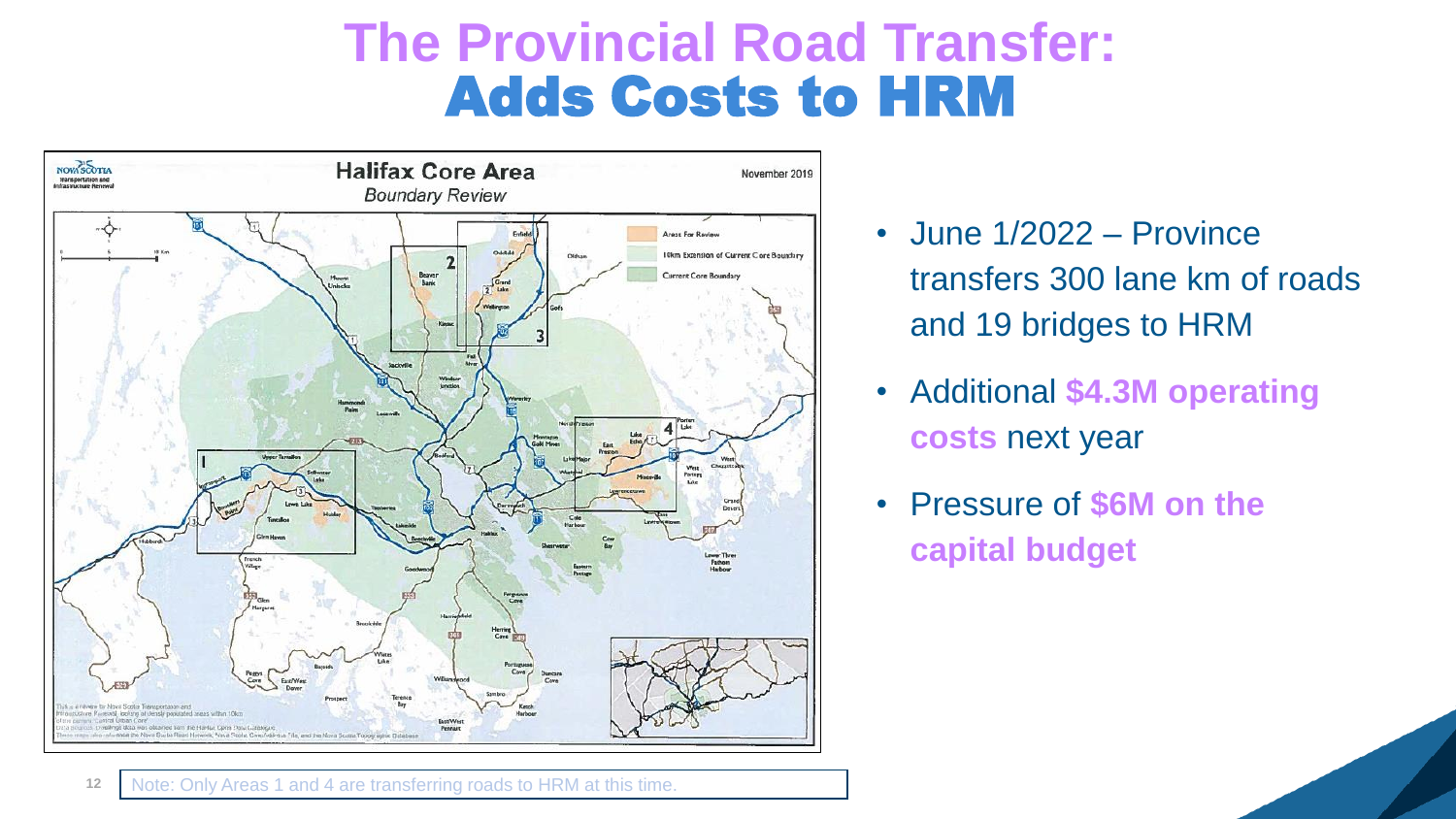### Weak Commercial Tax Base



Annual Commercial Assessment Growth

- From 2012 through 2016, assessment growth for Commercial **averaged 6.0%**  annually
- Since then, assessment growth has averaged **1.7% for Commercial**
- Assumed no growth for 2022. Tax roll arrives at the end of December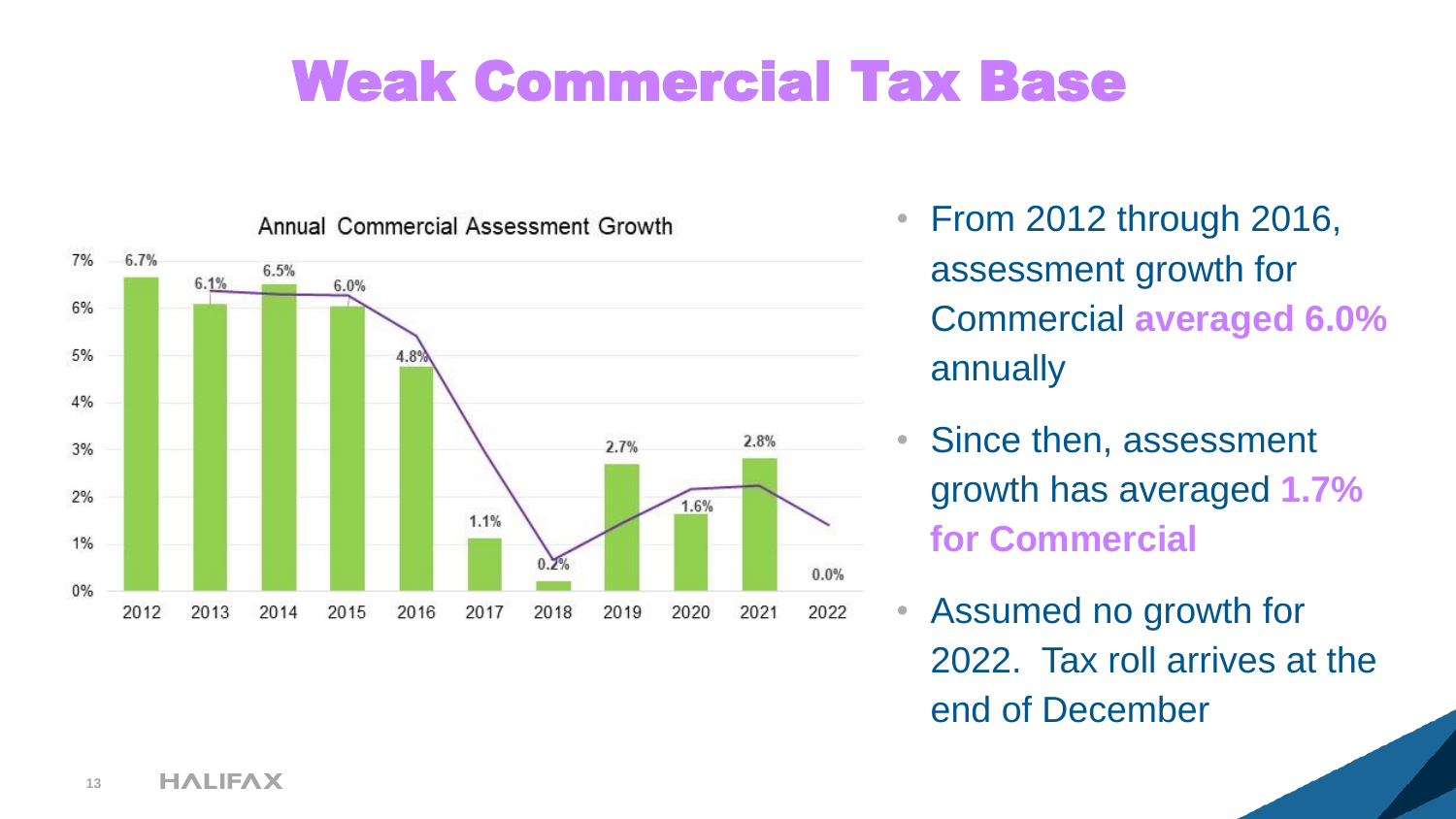### **The Capital Budget is Insufficient: Pressures on Renewal and Growth Projects**

- **Renewal (70%) and Growth (30%) projects compete for limited funds**
	- Parks and Recreation
	- Provincial Roads
- Ability to Deliver is Constrained.
	- Projects are becoming larger, more complex
- Economic constraints:
	- prices,
	- construction timelines,
	- supply chain issues

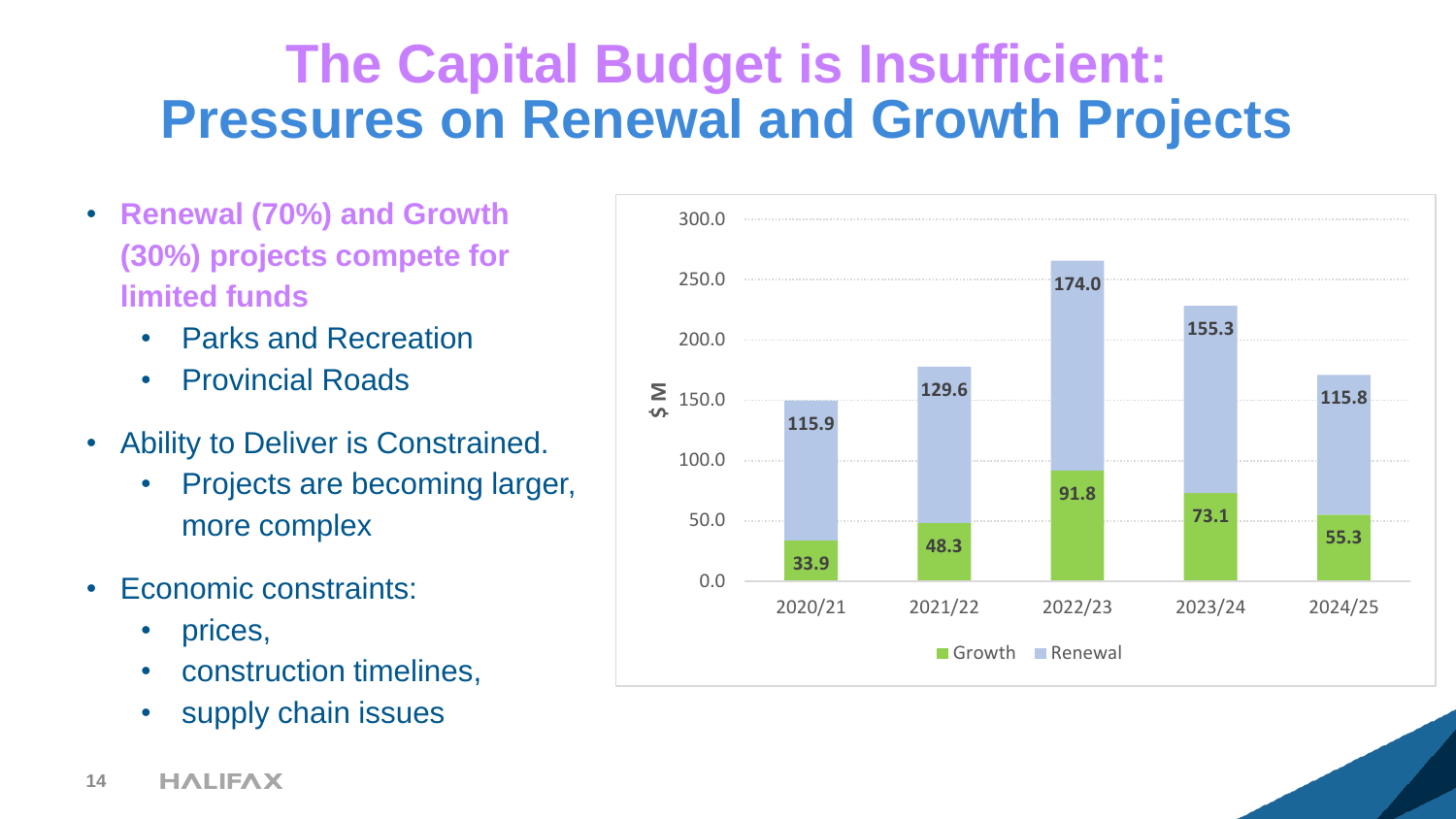### **The Capital Budget is Insufficient: Strategic Initiatives are Largely Unfunded**

- Council has approved a number of strategies that require funding. These include:
	- Windsor St Interchange
	- Halifax Forum
	- HalifACT
	- Integrated Mobility Plan
	- Multi-Modal Corridors
	- Mill Cove Ferry
	- Bus Electrification

#### **Simplified Example of Strategic Initiative Reserve**

| Year 1 | Year 2 Year 3 | Year 4 |
|--------|---------------|--------|
|        |               |        |

| <b>Capital Project Costs</b>        |            |            |       |            |
|-------------------------------------|------------|------------|-------|------------|
| <b>Strategic Initiative Reserve</b> |            |            |       |            |
| <b>Climate Action Tax</b>           | 18M        | 18M        | 18M   | 18M        |
| <b>Debt Costs</b>                   |            |            | (12M) | (12M)      |
| <b>Balance</b>                      | <b>18M</b> | <b>36M</b> | 42M   | <b>48M</b> |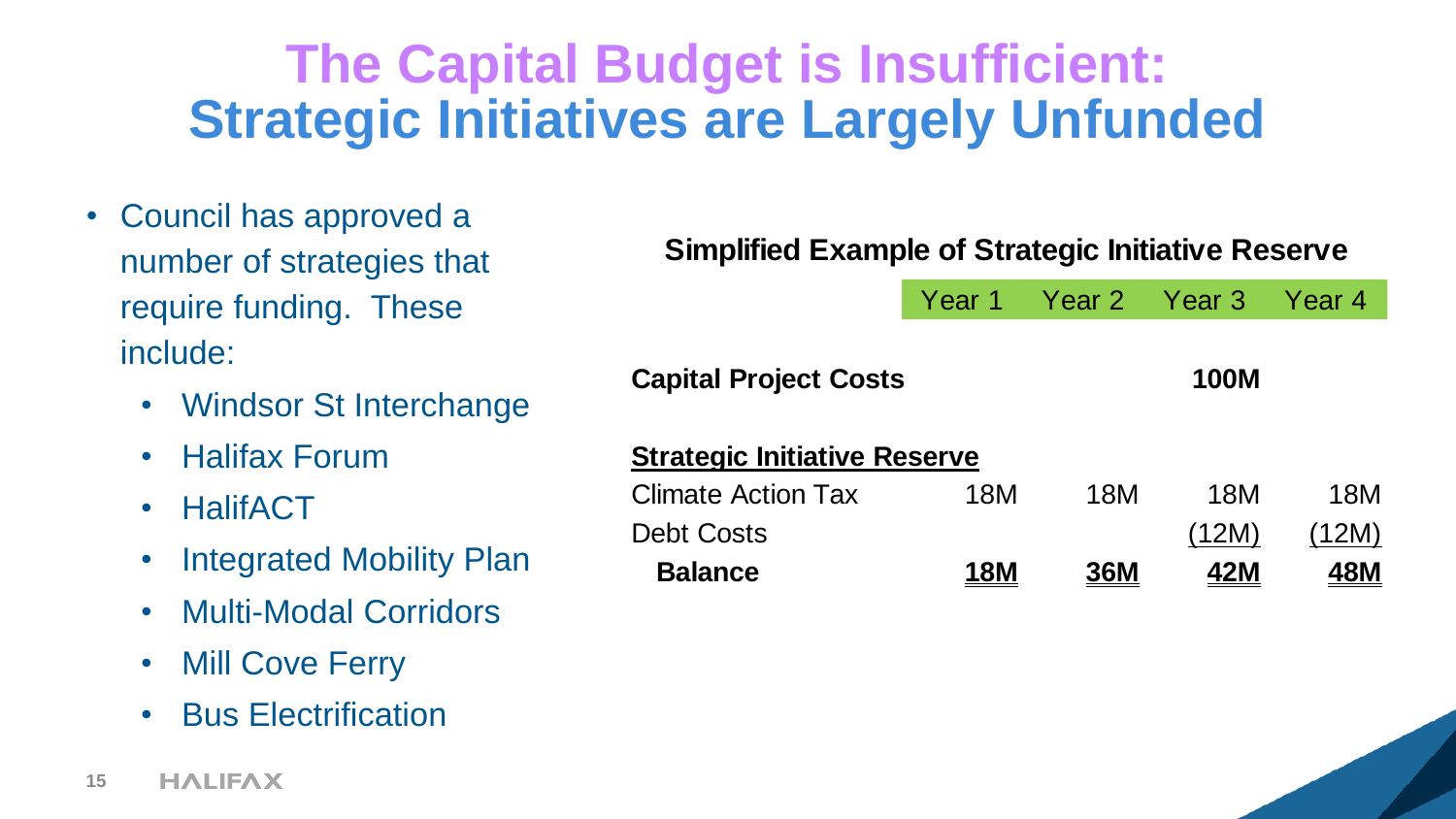#### **Taxes are low compared to other Cities Average Total Tax Bills for 2020**

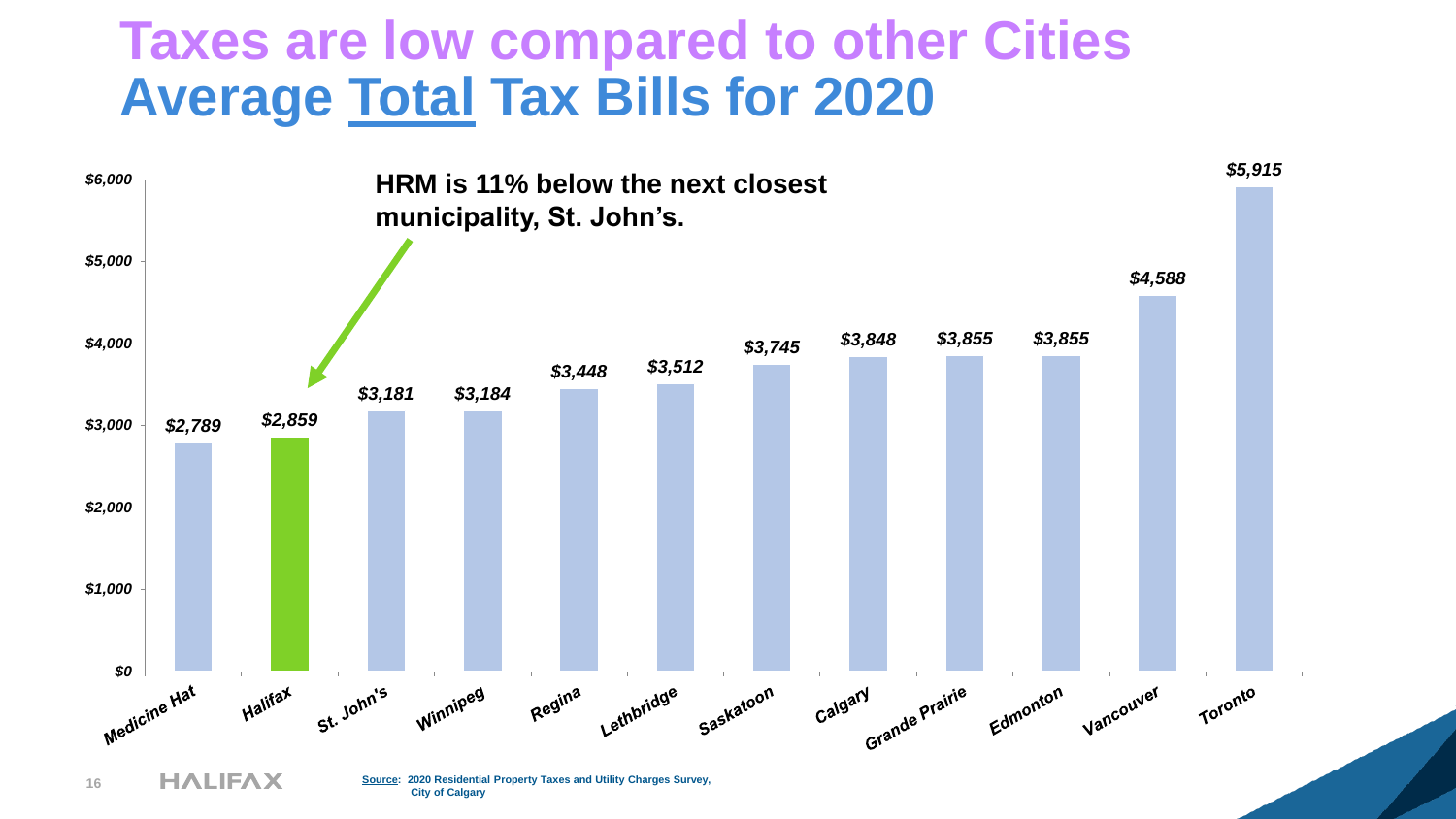### **Taxes are low compared to other Cities Average Municipal Tax Bills for 2020**



- 2020 average municipal property tax bill in HRM was **14% to 47% lower**
- 5.9% tax increase would **add \$121**  to the 2022/23 average **t**ax bill on a single-family home (SFH) to reach \$2,157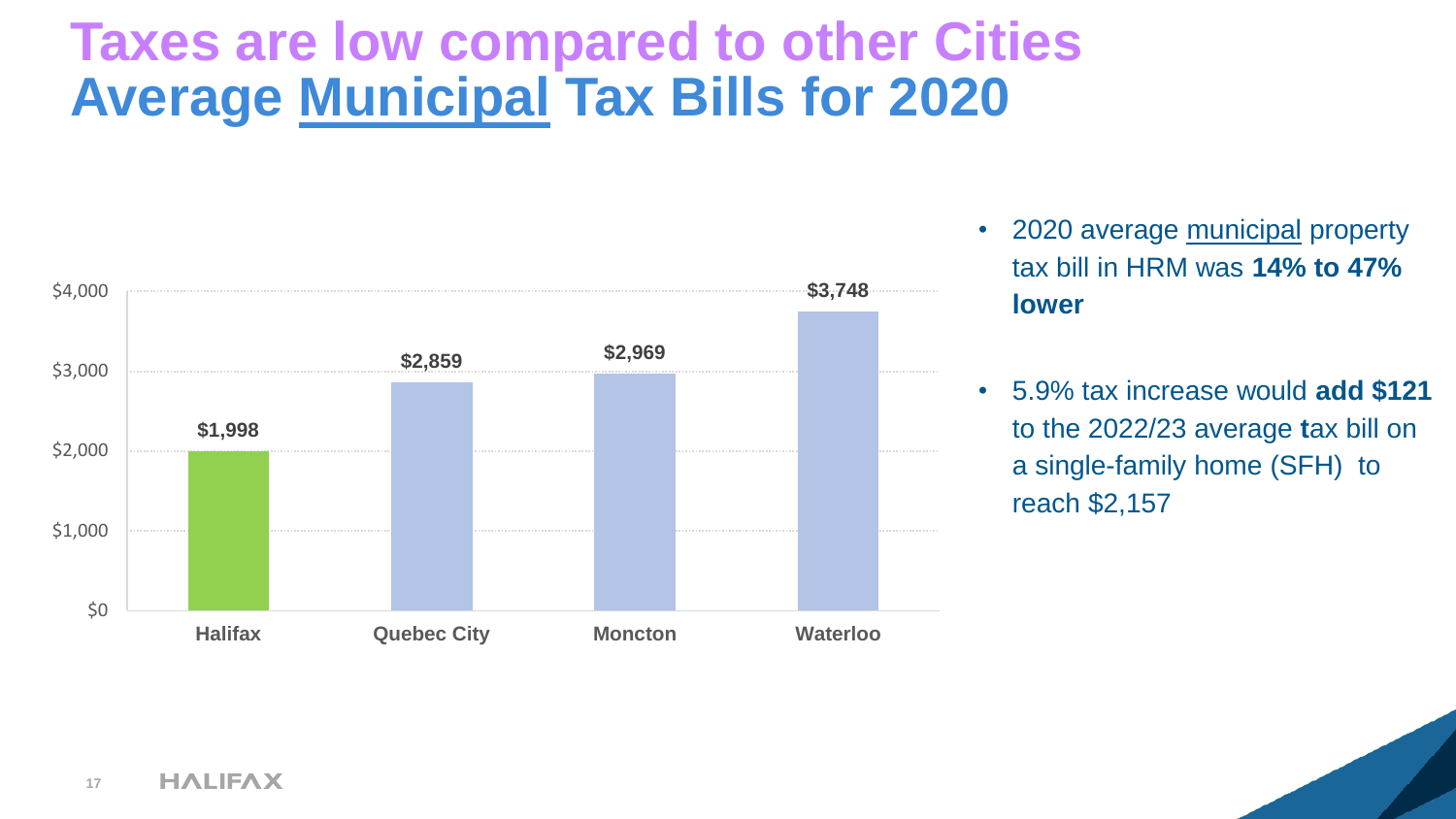#### **Year over Year Residential Property Average Tax Change**

as voted by Regional Council at Budget



Note: Based on year to year assessment changes at budget time. Not re-stated for assessment growth.

#### **HALIFAX 18**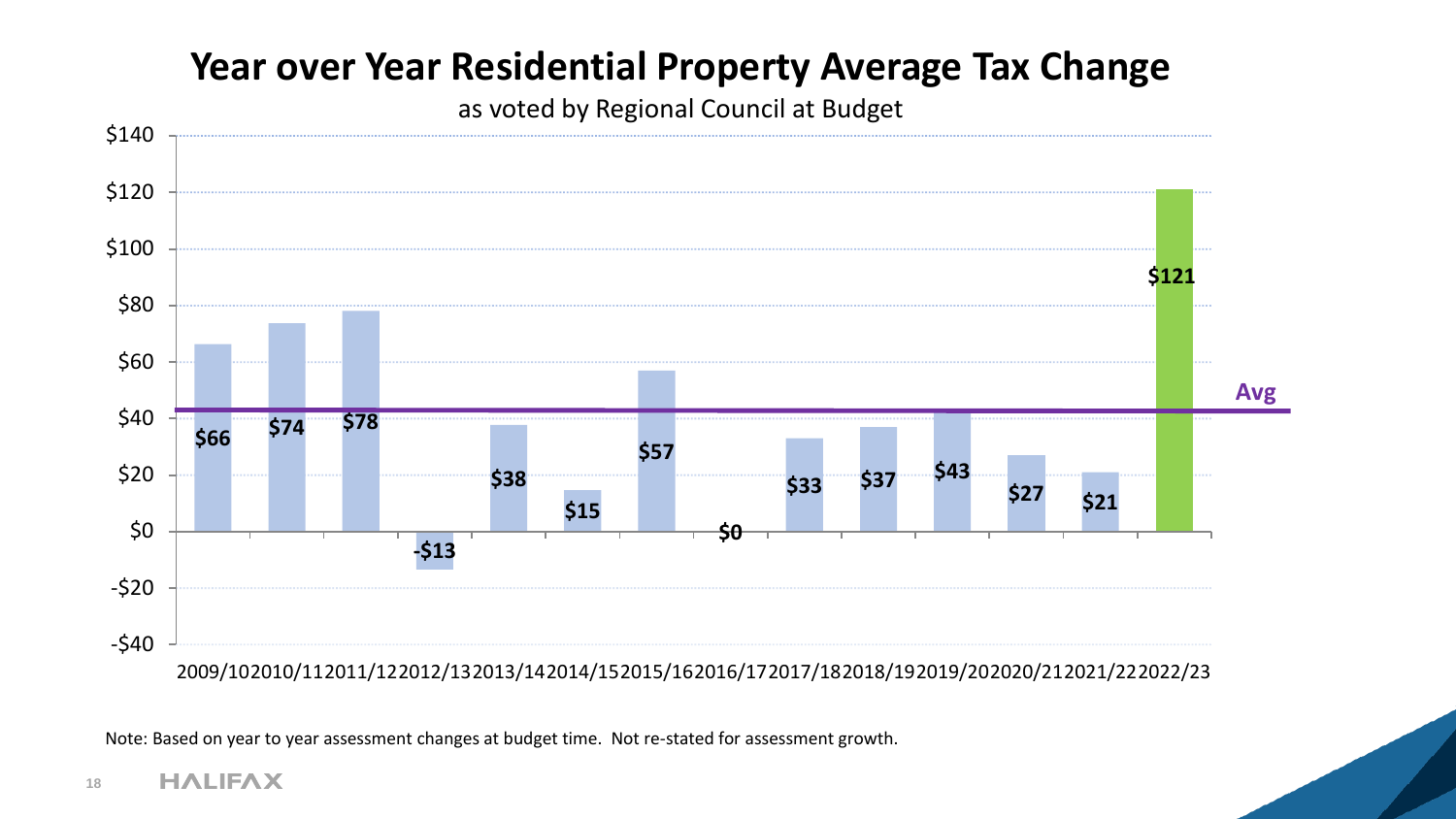#### **Taxes are low compared to other Cities Average Commercial Tax Bills for 2020**



Source: Turner Drake, December 2020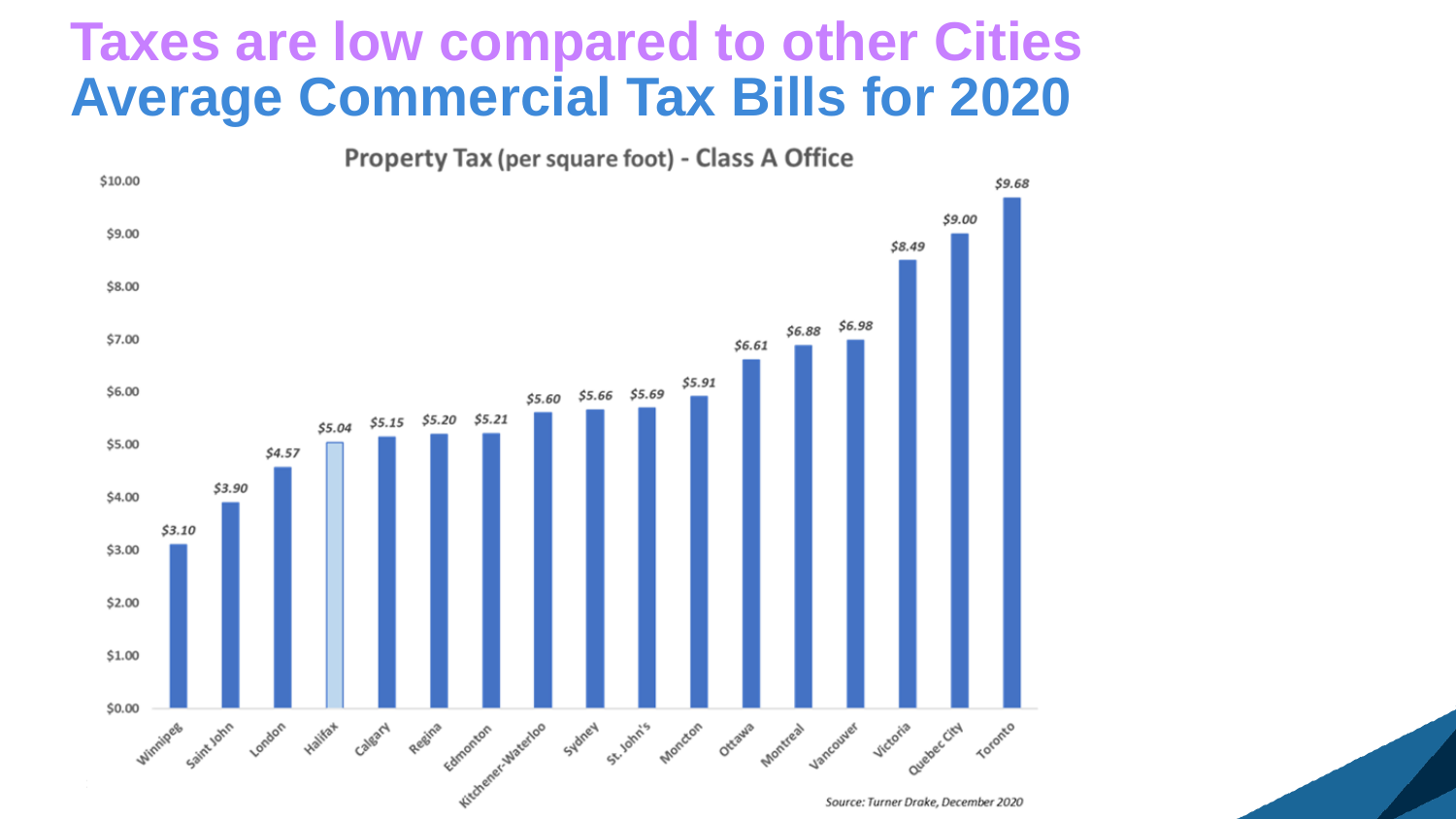# The Critical Actions Recommended

- 1. Increase Fees & Revenues
- 2. Raise Taxes 2.9% to cover pressures
- 3. Increase Capital from Operating
- 4. Set a Debt Ceiling of \$1,200 per Home
- 5. Restructure the Reserves
- 6. Dedicate Deed Transfer Tax to Strategic Initiatives
- 7. Introduce Climate Action Tax
- 8. Future Tax Increases Mirror Inflation & Services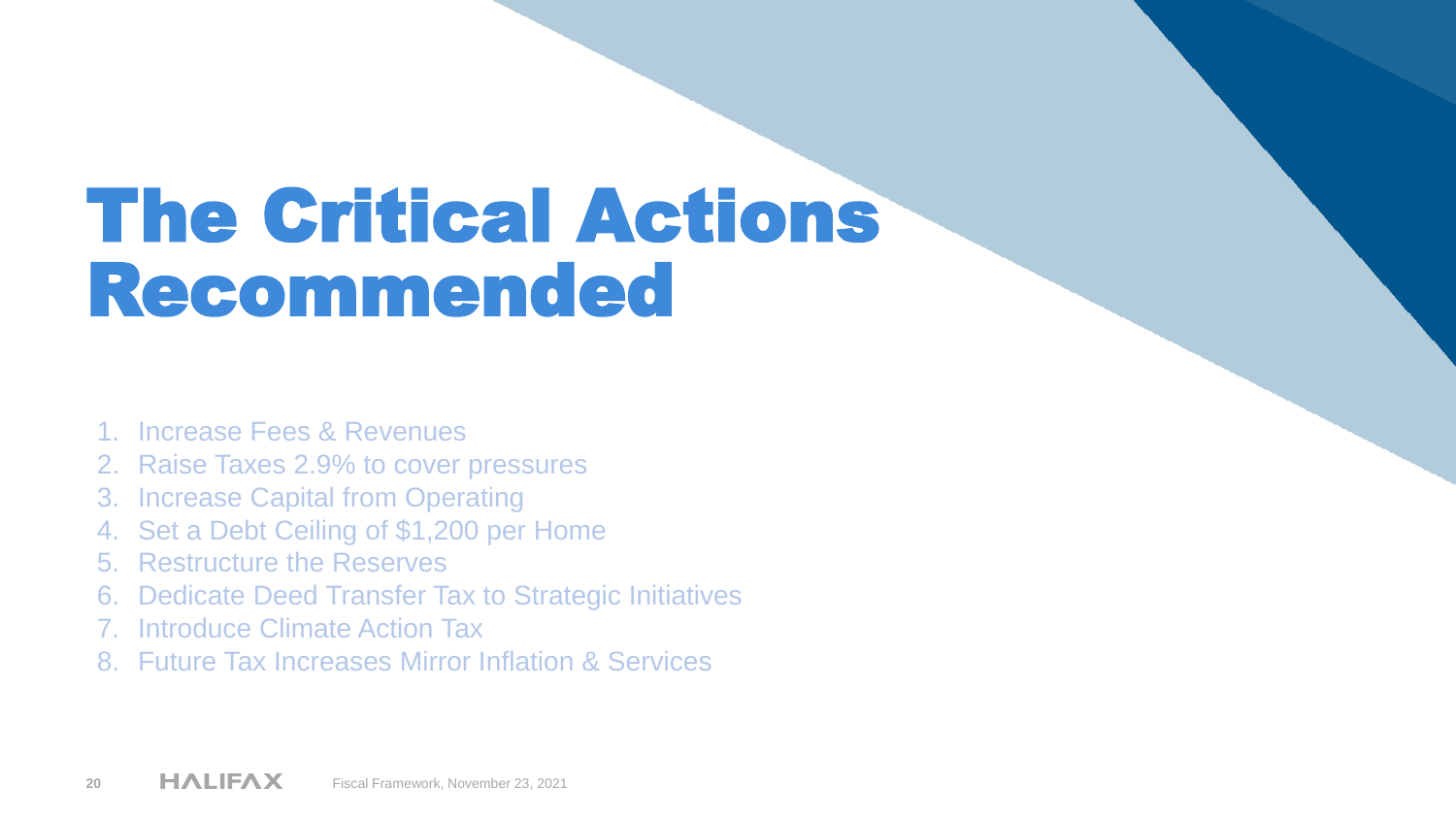#### **Increase Revenues: Offset the Loss of Federal Re-Start \$31M**

|                         | <b>Pre-Covid</b>                    | <b>Covid</b>     | <b>Post-Covid</b> |                                              |
|-------------------------|-------------------------------------|------------------|-------------------|----------------------------------------------|
|                         | 24-Mar                              | <b>Base Year</b> | Year 1            |                                              |
|                         | 2020-21                             | 2021-22          | 2022-23           |                                              |
| <b>Expenses</b>         | 832                                 | 856              | 912               |                                              |
| <b>Taxes</b>            | $-643$                              | $-665$           | $-730$            |                                              |
| <b>Other Revenues</b>   | $-189$                              | $-160$           | $-182$            |                                              |
| <b>Federal Re-Start</b> | 0                                   | $-31$            | 0                 |                                              |
| <b>Total</b>            | $\boldsymbol{0}$                    | $\boldsymbol{0}$ | 0                 |                                              |
|                         | <b>Federal Funds were</b><br>\$31M. |                  |                   | <b>Revenues \$7M lower</b><br>than Pre-Covid |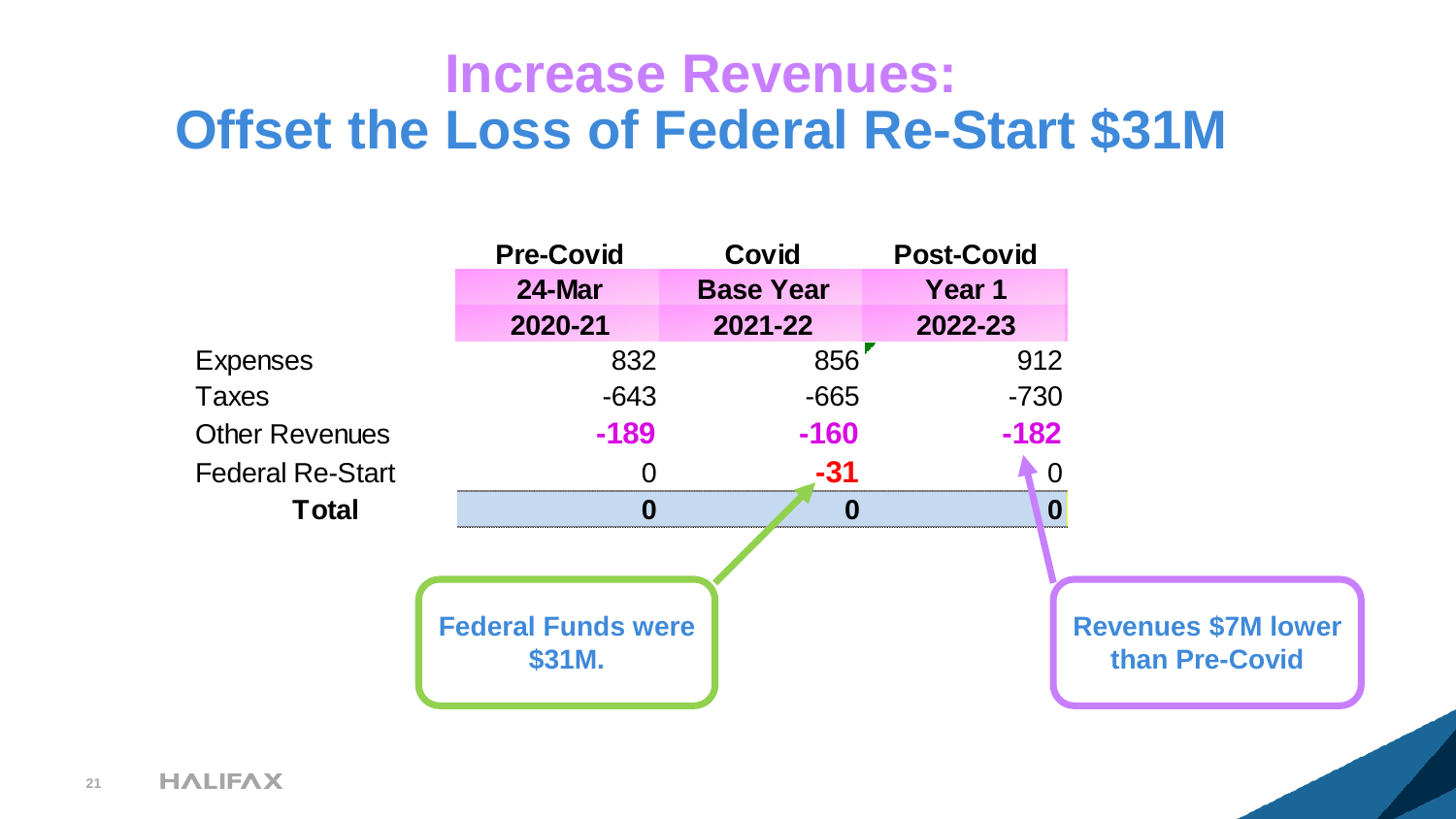#### **Increase Fees & Revenues: Normal Level of Activity for Revenues**

**Building & Other Permits - \$7.9M**

**Transit Fares - \$4.9M (Transit Fares would be at 88% of Pre-Covid amounts)**

**Parks and Recreation - \$2.2M**

**Other - \$2.2M (Summary Offence Tickets, Parking, etc…)**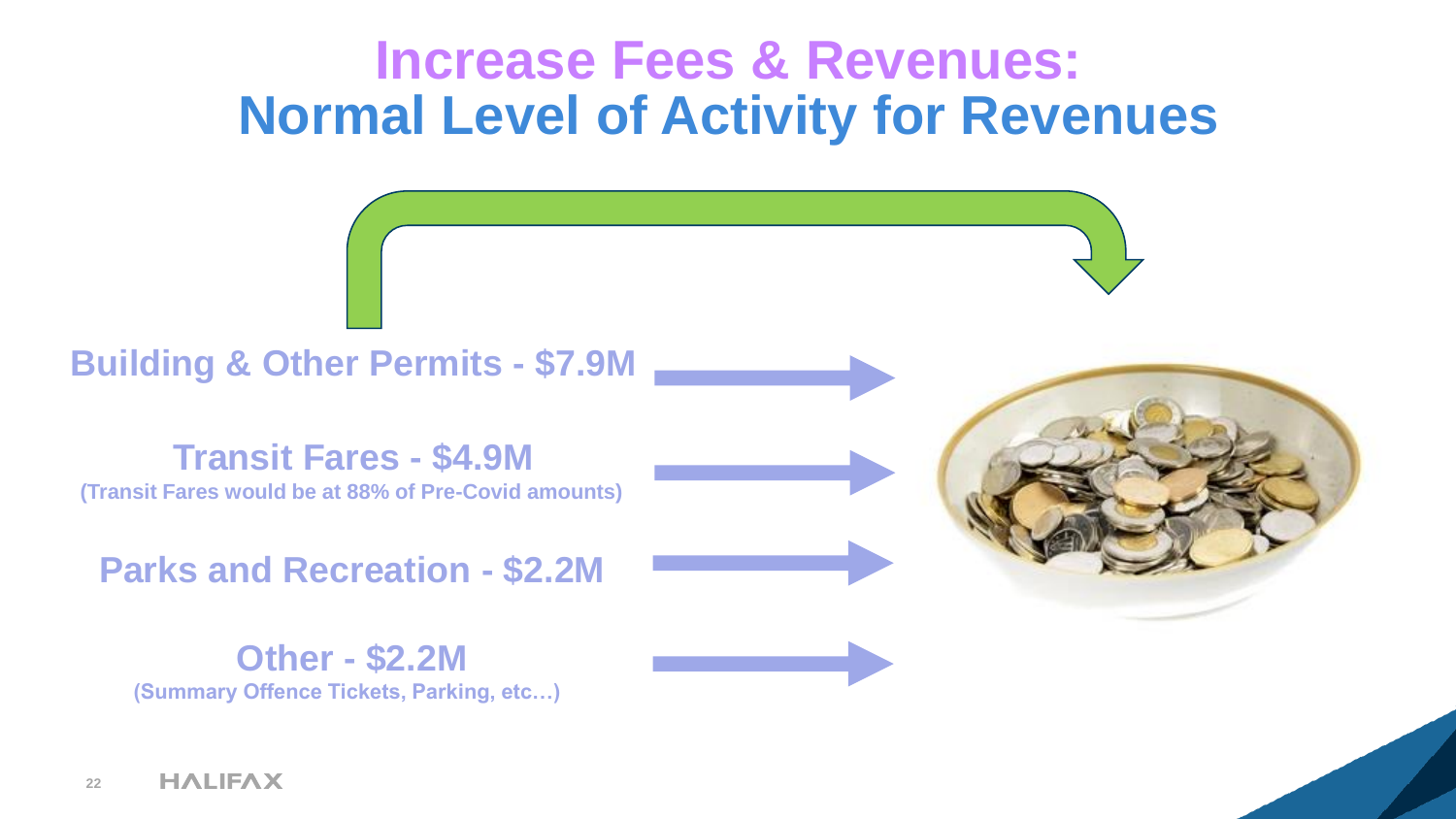### **Raise Taxes to Cover Pressures: Normal Level of Activity for Revenues**



- Last Year the average home was paid a municipal property tax bill of \$2,036
- To cover the various costs and pressures, this would rise by \$58 a home (2.9%)
- The average business tax last year was \$43,270. This would also rise by 2.9% (\$1,257)
- This is without the Climate Action Tax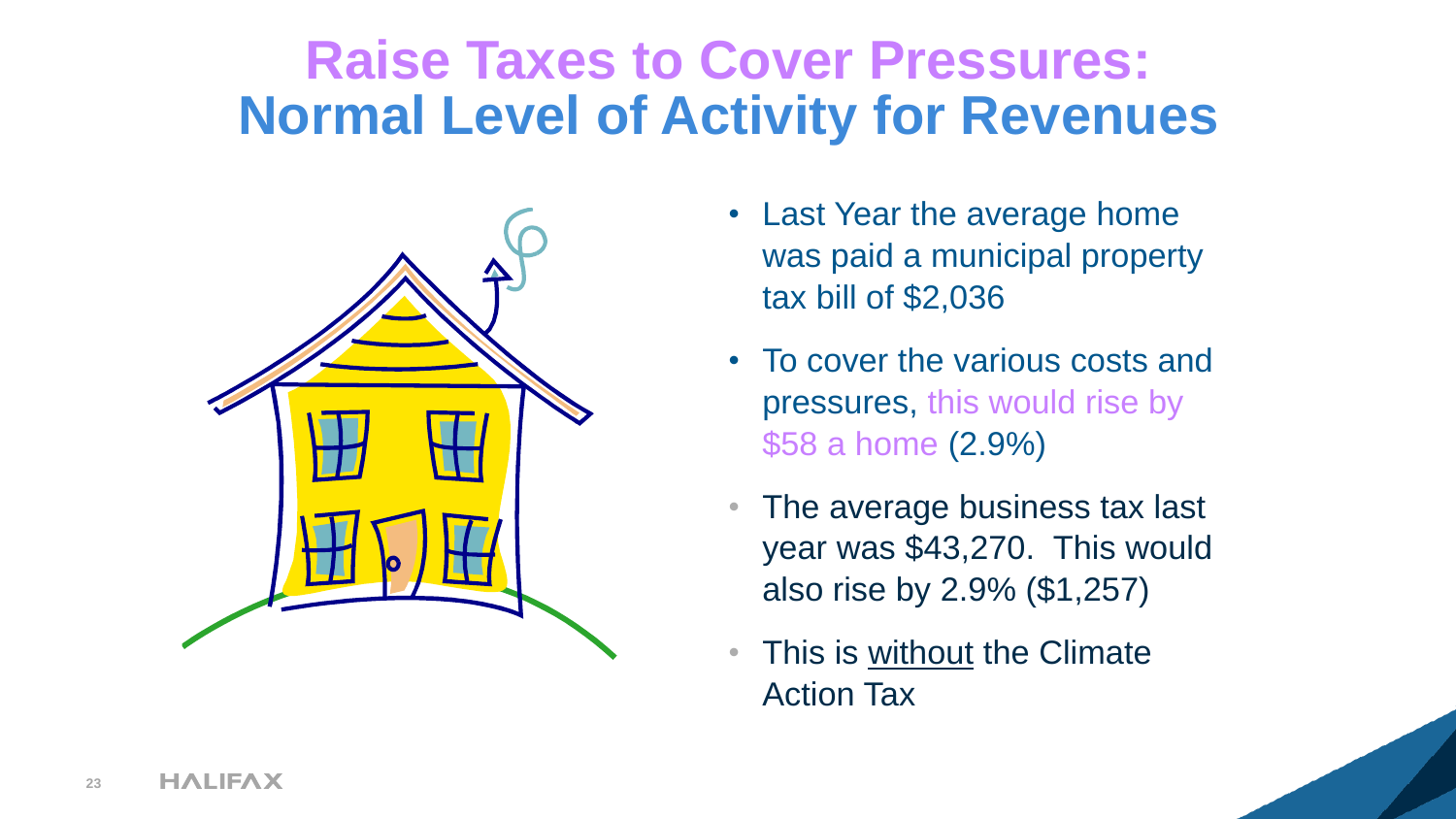#### **Raise Taxes to Cover Pressures: Low Income Tax Relief**



#### **Low-Income Homeowner Tax Relief**

- In 2021, the maximum tax exemption is \$1,050. Maximum income is \$35,000
	- exemption is automatically indexed
	- Homeowners only, not apartments
- Reviewing formula:
	- adjustment to offset tax increase
	- Review income level relative to Living Wage

#### **Non-Profit Tax Relief**

• Program "redesign" will be coming forward to Regional Council prior to 2022/23 fiscal year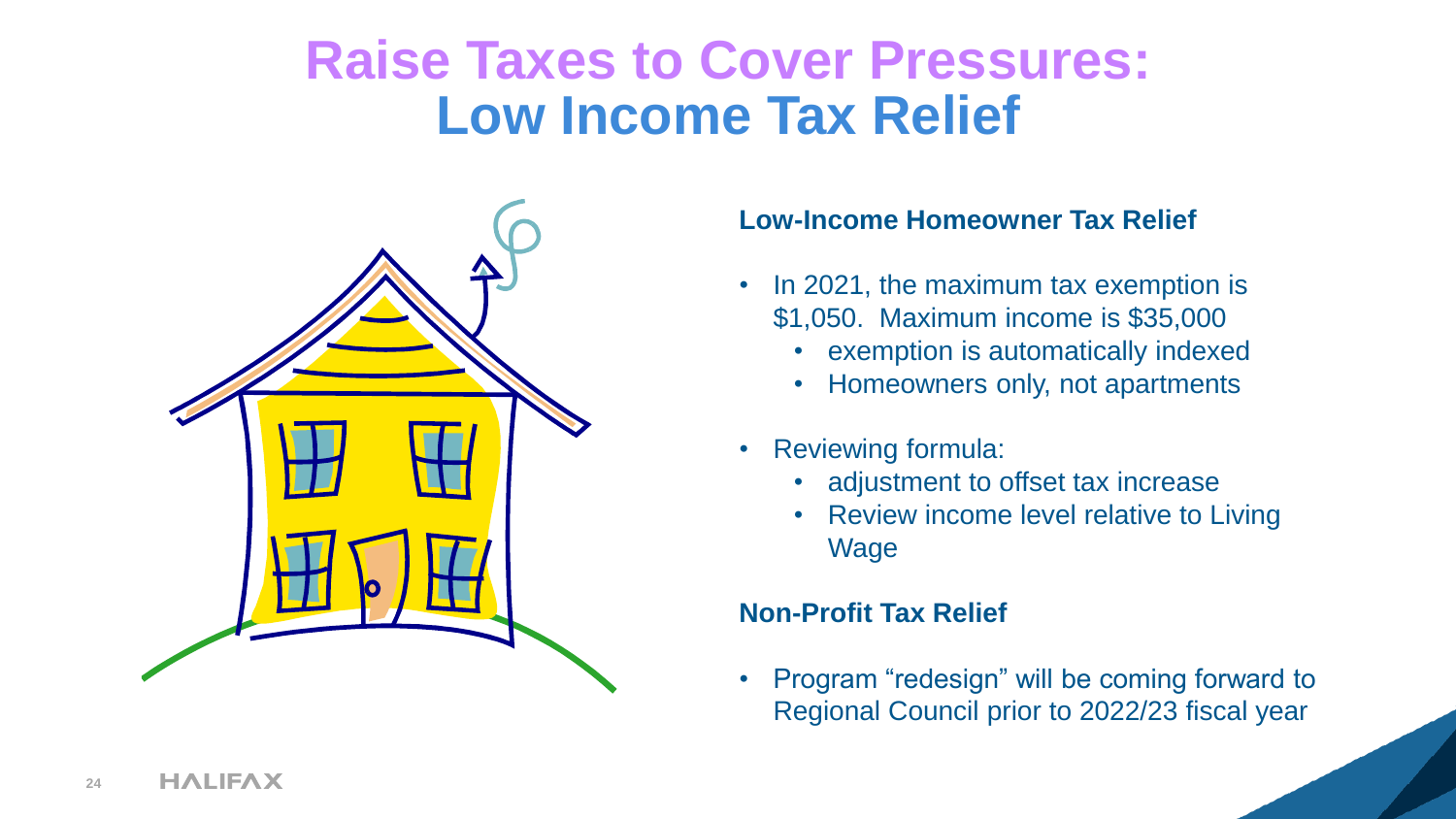#### **Increase Capital from Operating**

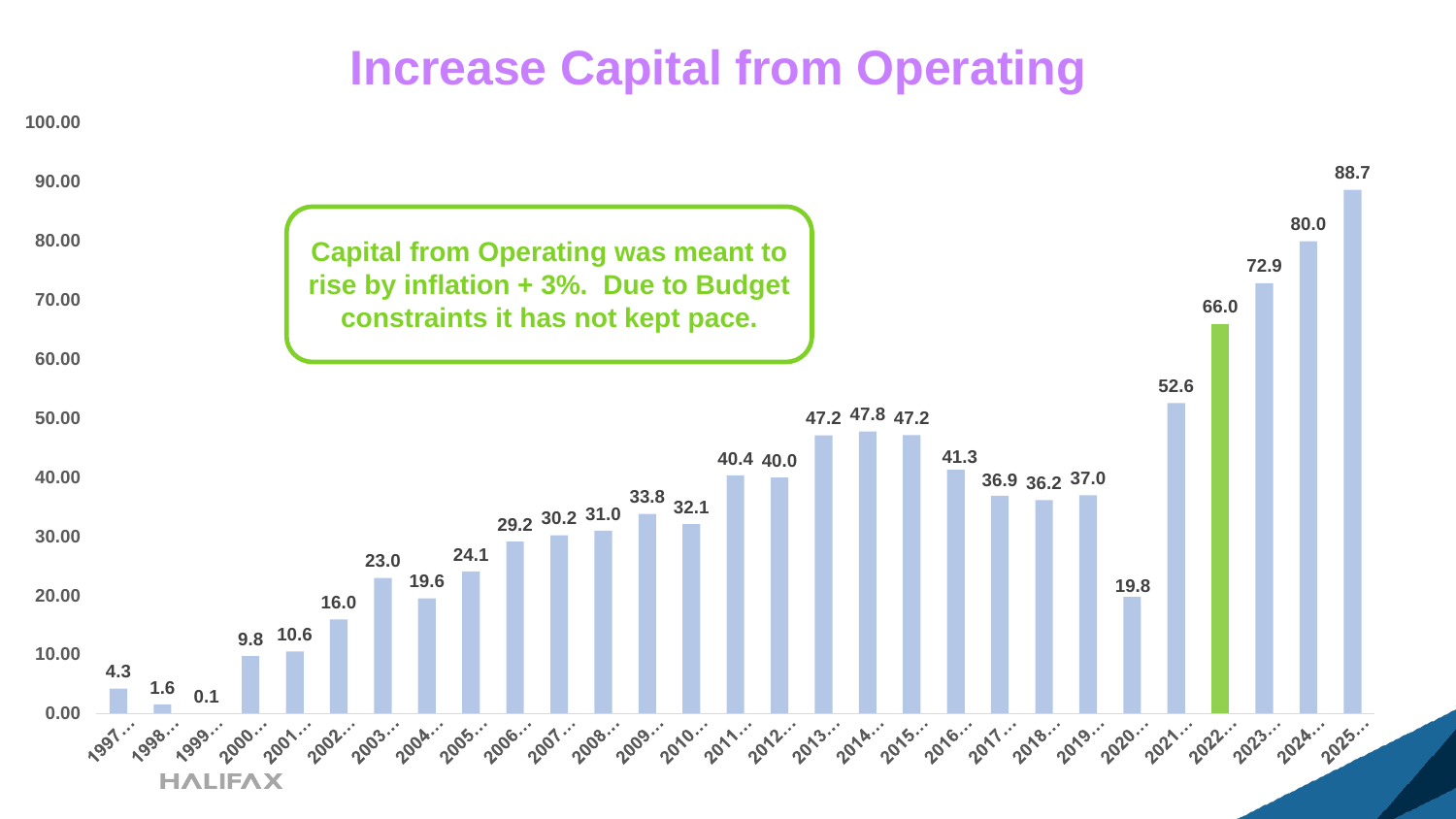### **Increase Capital from Operating Better Supports Future Growth**



• **Current Approach:**

- is to increase by CPI + 3% per Home
- **Revised Approach:**
	- increase by  $CPI + 6%$  per home
	- Allows for more aggressive growth in Cap from **Operating**
	- Helps narrow the funding gap,
		- Maintain current asset state (eg Roads)
		- Allow for Growth (eg Parks and Recreation)
		- Creates future budget pressure
			- A guideline, Council can adjust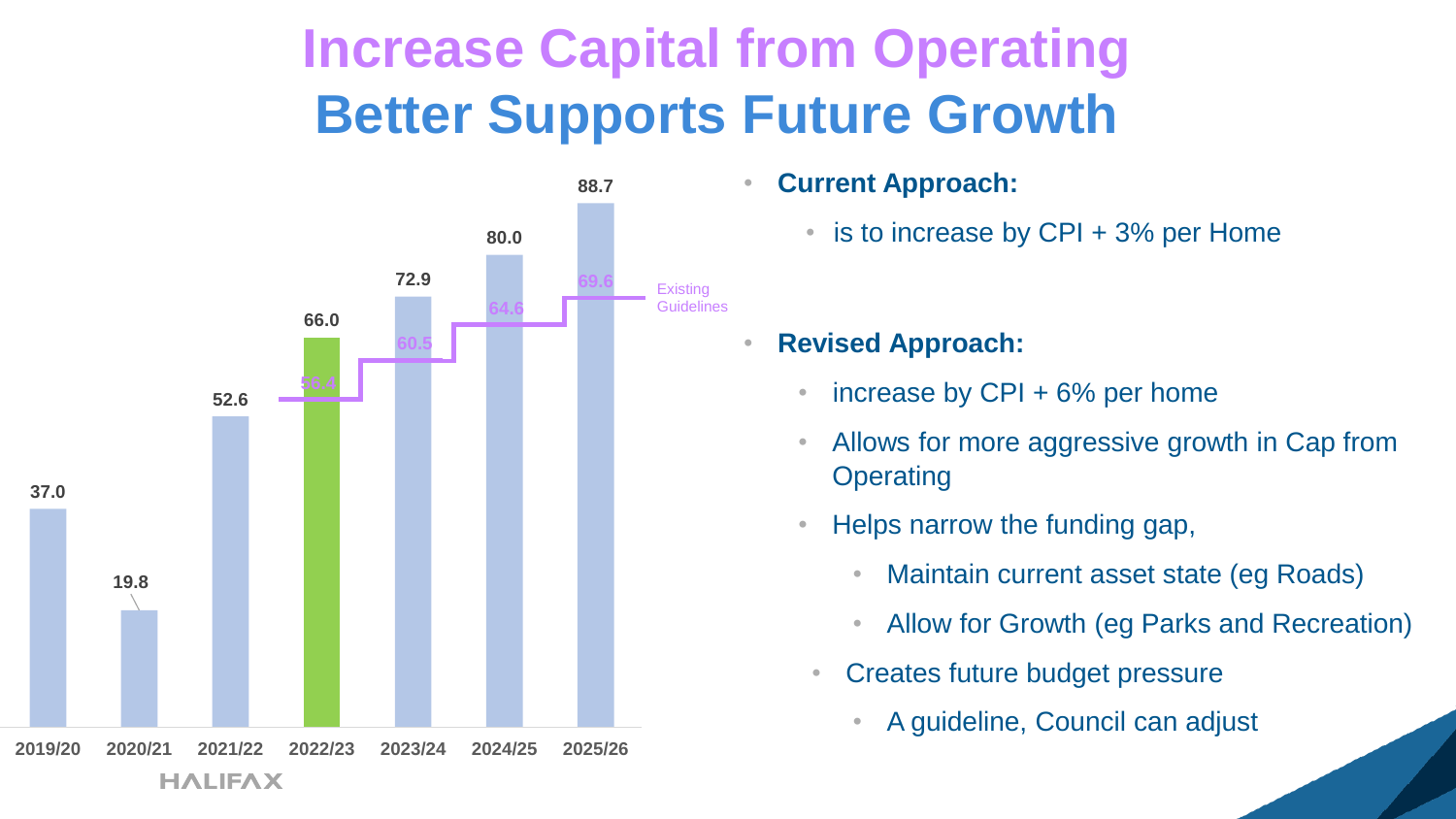#### **Set a Debt Ceiling of \$1,200 Per Home**

**(Tax Supported Debt - Excludes Debt for Strategic Initiatives)**



**HALIFAX**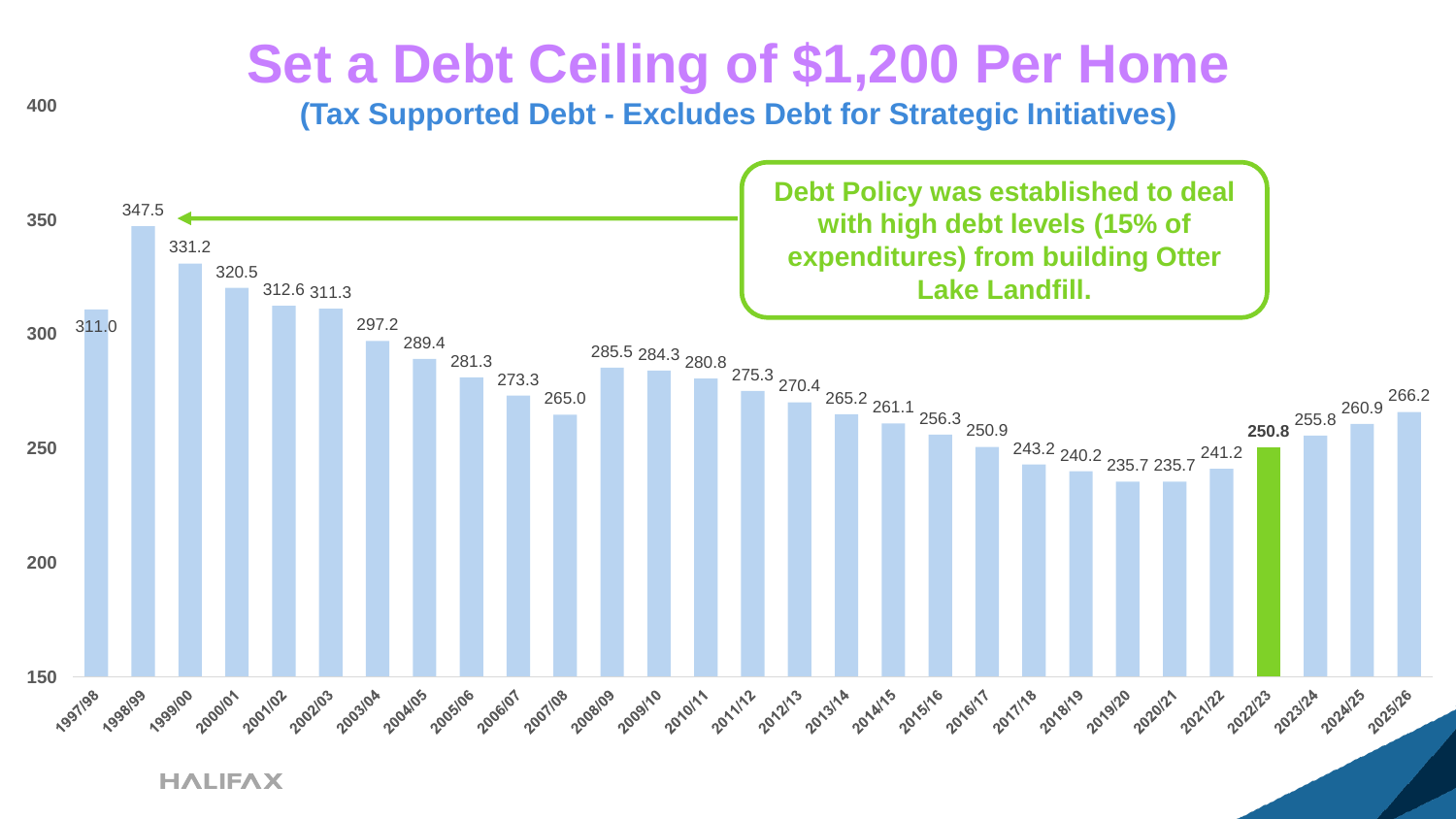### **Set a Debt Ceiling of \$1,200 Per Home**



#### • **Current Approach:**

- Originally designed to deal with high debt from Otter Lake Landfill
- Policy was to drop Debt per Home by 3%.
	- To be offset by higher Capital from Operating

#### • **Revised Approach:**

- Policy did not anticipate significant population growth
	- Inflationary Pressures, Low Interest Rates
- Helps narrow the funding gap
	- Maintain current asset state (eg Roads)
	- Allow for Growth (eg Parks and Recreation)
	- Creates future budget pressure
		- A guideline, Council can adjust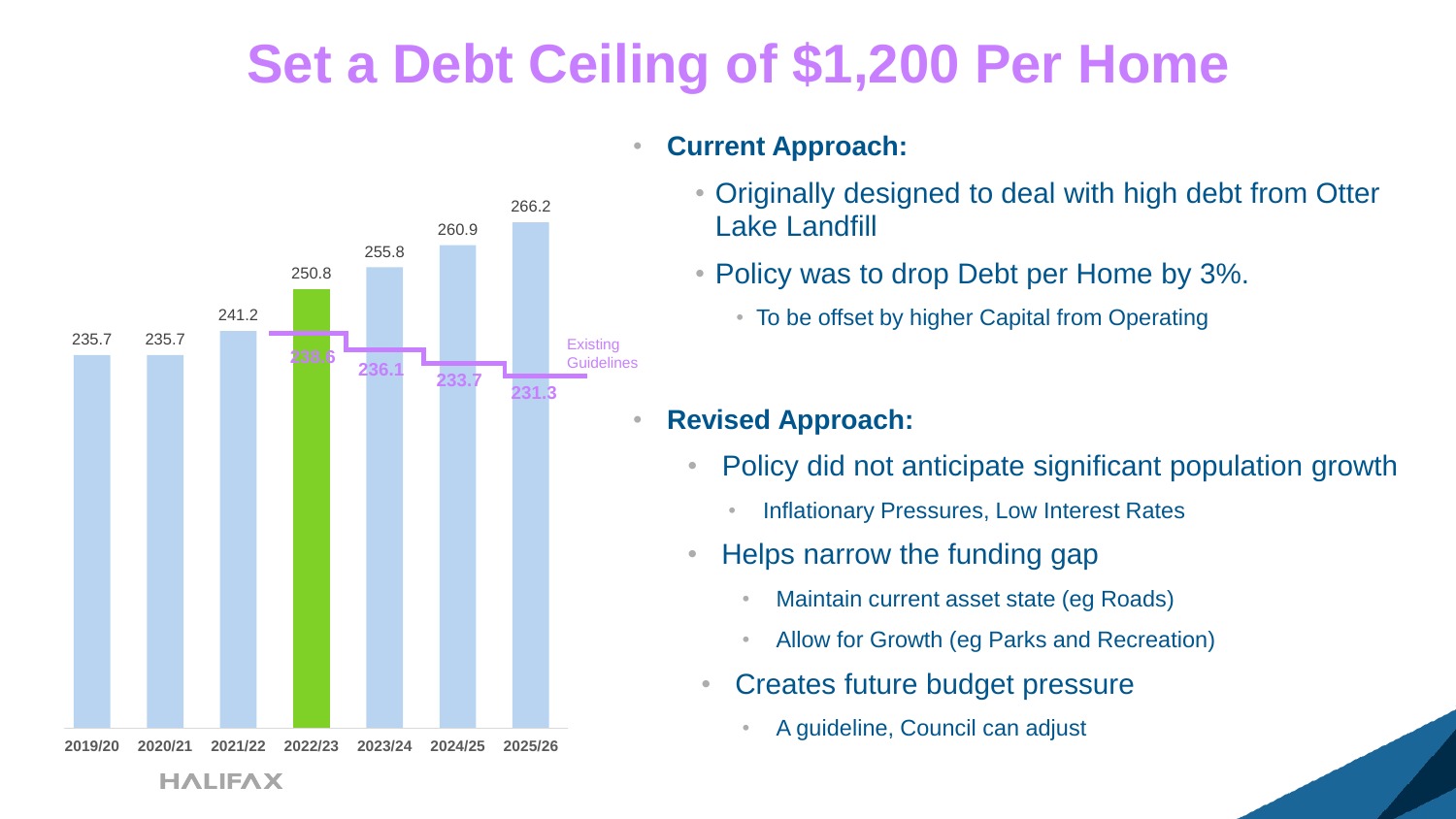### **Restructuring the Reserves**

#### **Obligation Reserves**

| <b>Risk Reserves</b>                            |         |                |
|-------------------------------------------------|---------|----------------|
| <b>Risk and Resilience</b>                      | 10.0    | • Consolida    |
| <b>Obligation Reserves</b>                      |         |                |
| <b>Landfill Closure Costs</b>                   | 8.1     | transfer ex    |
| <b>Municipal Election Reserve</b>               | 1.8     | commitme       |
| <b>Convention Centre Reserve</b>                | 2.8     |                |
| <b>Central Library Recapitalization Reserve</b> | 7.3     | updated        |
| <b>Multi District Facilities Reserve</b>        | 0.4     |                |
| <b>Solid Waste Facilities Reserve</b>           | 11.1    | • Risk and F   |
| <b>Master Plan Reserve (new)</b>                | 0.0     | risk events    |
| <b>Business/Industrial Parks Expansion</b>      | 41.7    |                |
| <b>Community and Events Reserve</b>             | 0.6     | <b>Reserve</b> |
| <b>Sub-total</b>                                | 73.8    |                |
| <b>Opportunity Reserves</b>                     |         | • Options re   |
| <b>Capital Fund Reserve</b>                     | 31.0    | reserve. I     |
| <b>Strategic Initiative Operating Reserve</b>   | 28.0    |                |
| <b>Strategic Initiative Capital Reserve</b>     | 117.6   |                |
| <b>Parkland Development Reserve</b>             | 6.5     | • Two Strate   |
| <b>Gas Tax Reserve</b>                          | 27.7    | Operating      |
| <b>Options (Contingency) Reserve</b>            | 8.0     |                |
| <b>Density Bonus</b>                            | 2.6     | (\$117.6M)     |
| Sub-total                                       | 221.4   |                |
| Total                                           | \$305.2 |                |

- Consolidate several reserves, transfer existing balances and commitments. All business cases updated
- Risk and Resilience is for significant risk events. New Master Plan Reserve
- Options replaces the "Contingency" reserve. Intent is service changes
- Two Strategic Initiative Reserves: Operating (\$28M) and Capital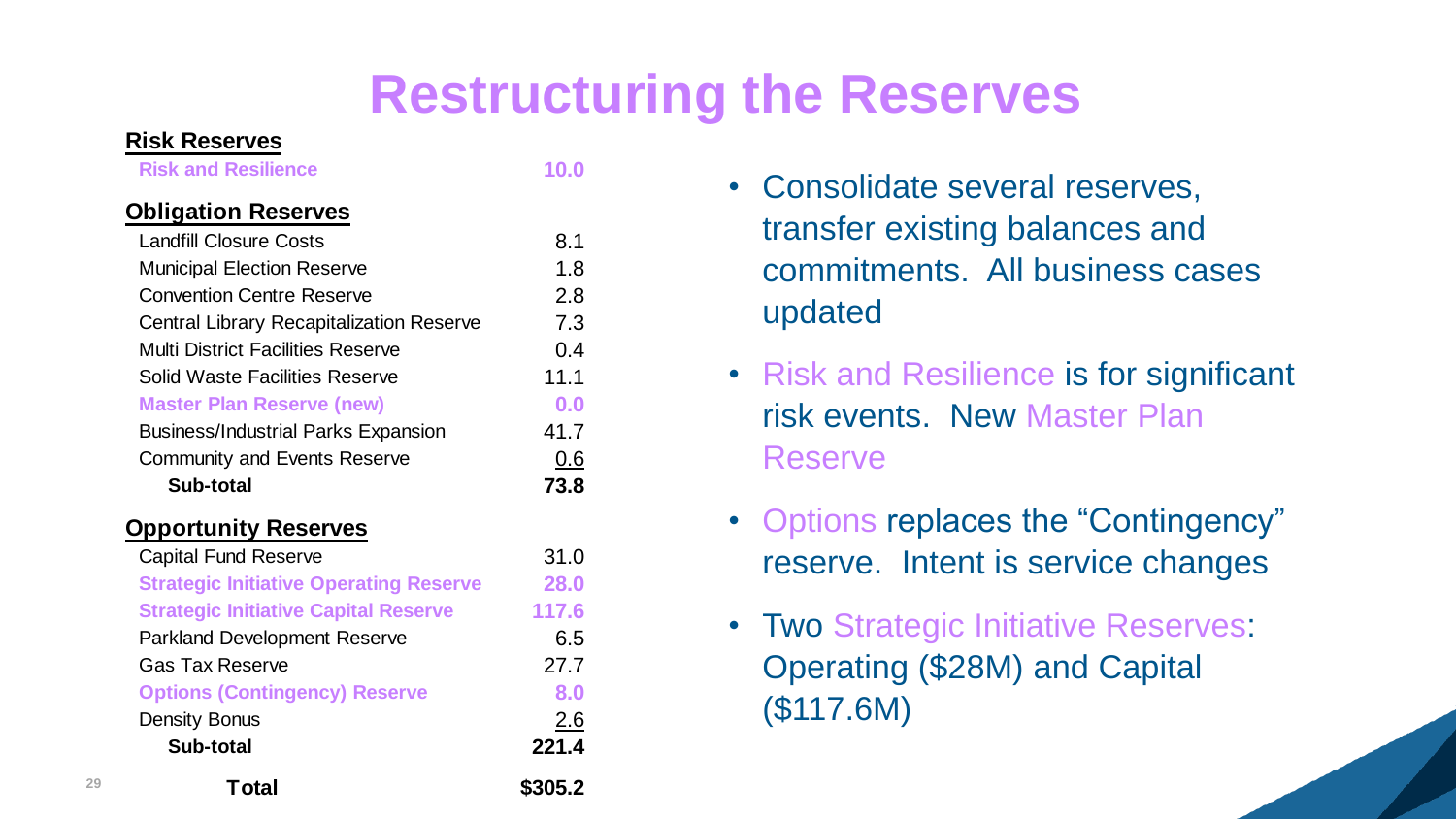### **Dedicate Deed Transfer Tax to Strategic Initiatives Amount over \$68M to Strategic Initiative Reserve**



- Econometric forecasts predict \$75M for 2022/23
	- Framework assumes \$80M. \$20M (33%) increase
- Funding over \$68M is allocated to the Strategic Initiative Reserve
	- Full contribution is dependent on achieving \$80M

Source: Budgeted amounts. 2023/24F and forward are based on Canmac Economics (Halifax Region Economic Outlook, September 2021 Update)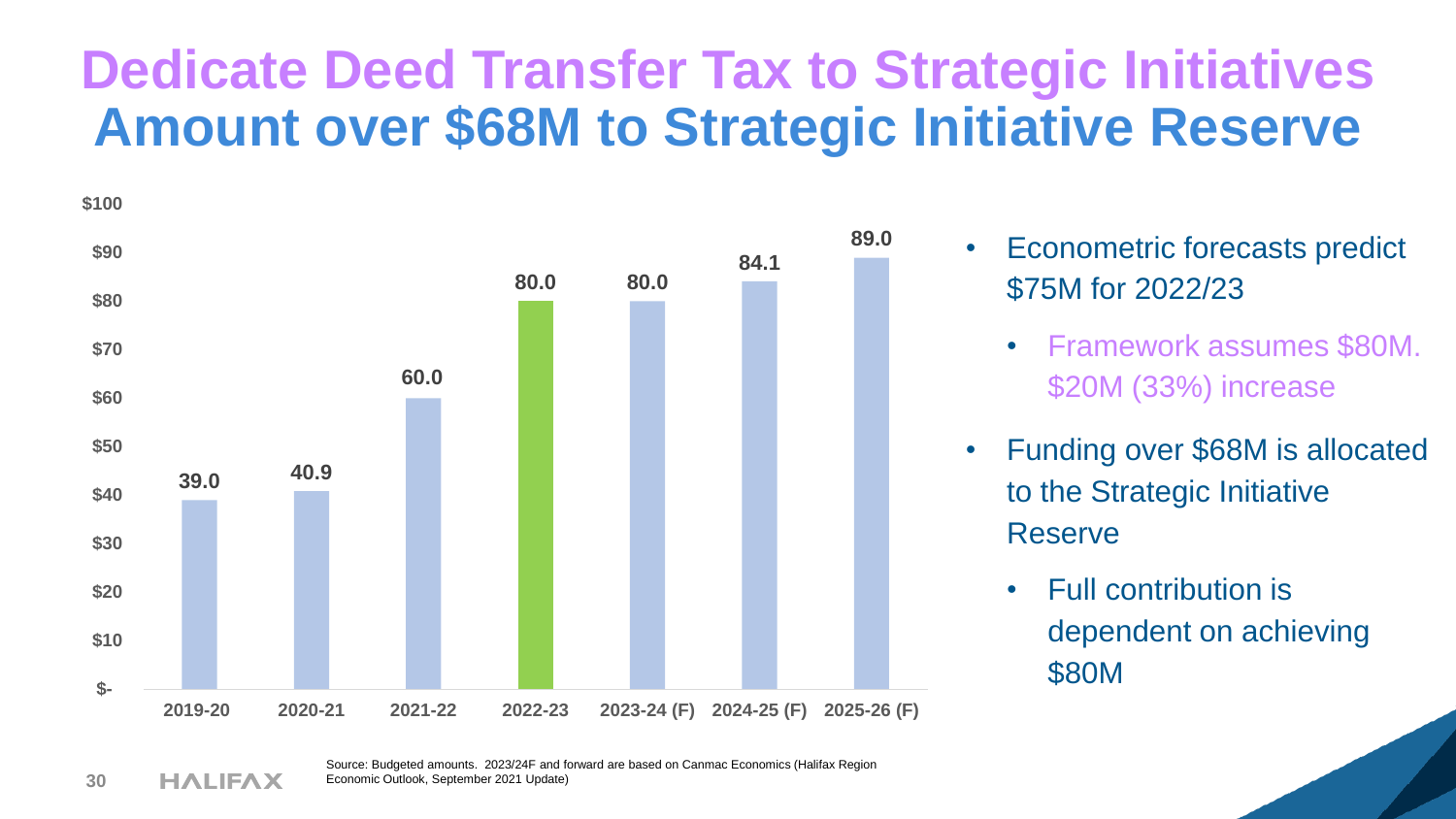### **Deed Transfer Tax (DTT) and Surplus**



- DTT has been a significant cause of surpluses
- Using DTT for Strategic Initiatives should reduce surplus
- \$7M of 21/22 surplus is used to support 22/23 Budget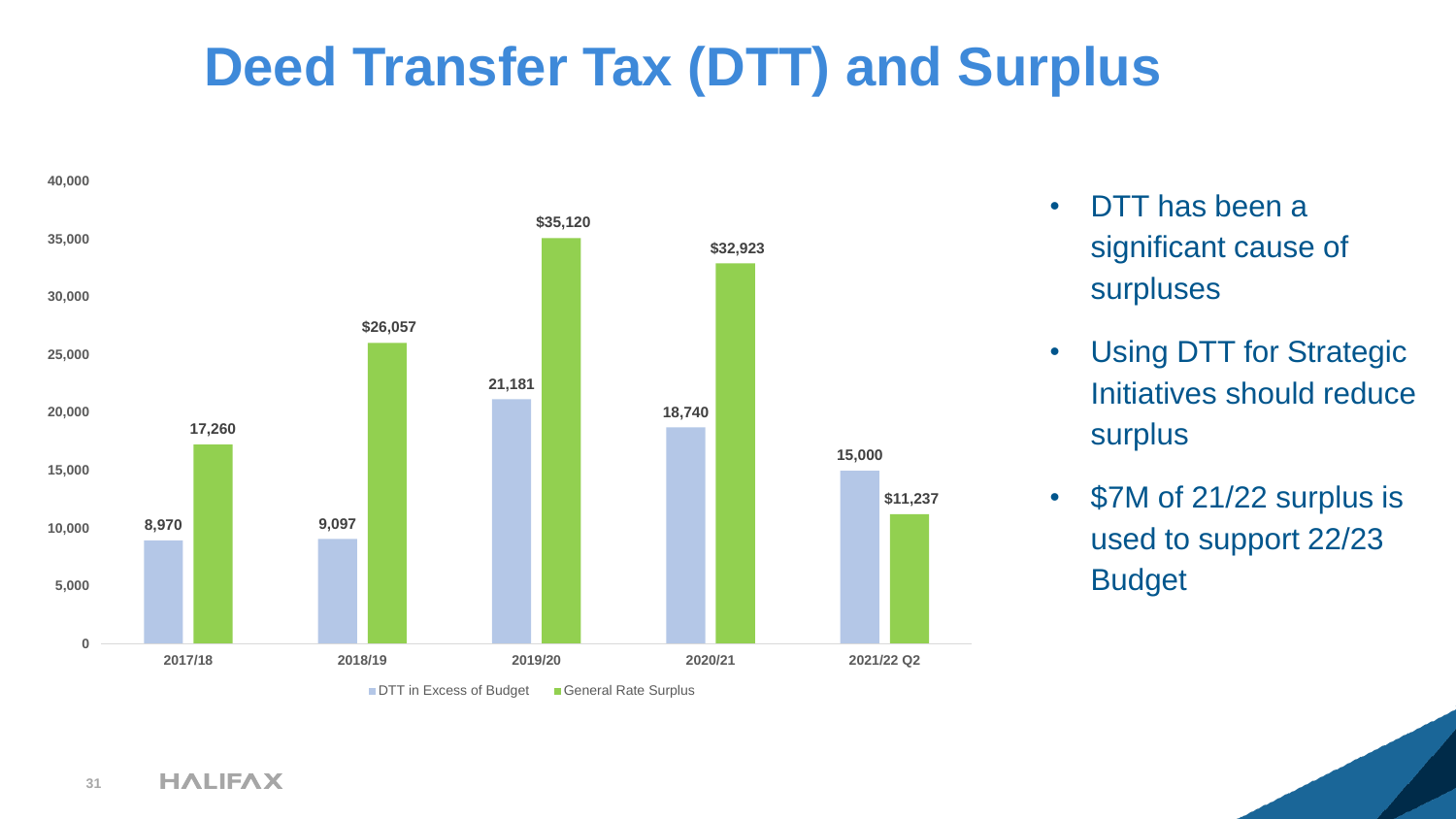### **Introduce Climate Action Tax**

#### **In Jan 2021, Regional Council approved Strategic Initiative (SI) Approach**

- \$1B+ proposed in initiatives for Climate, Transit and other Strategic proposals
- HRM would issue debt for proposals and repay the debt through the reserve

#### **Proposed Budget Leverages \$250M for projects**

- Reserves have been restructured to direct funds to SI Reserve
- Deed Transfer Tax increases are being used to top up Reserve
- Projected \$80M Deed Transfer Tax for 22/23. \$20M increase

#### **Climate Action Tax Leverages additional \$150M**

- Tax is equal to 3 per cent increase in average tax bill
- Average cost for this initiative is \$63 per home
- Rising Deed Transfer Tax will also fund this initiative

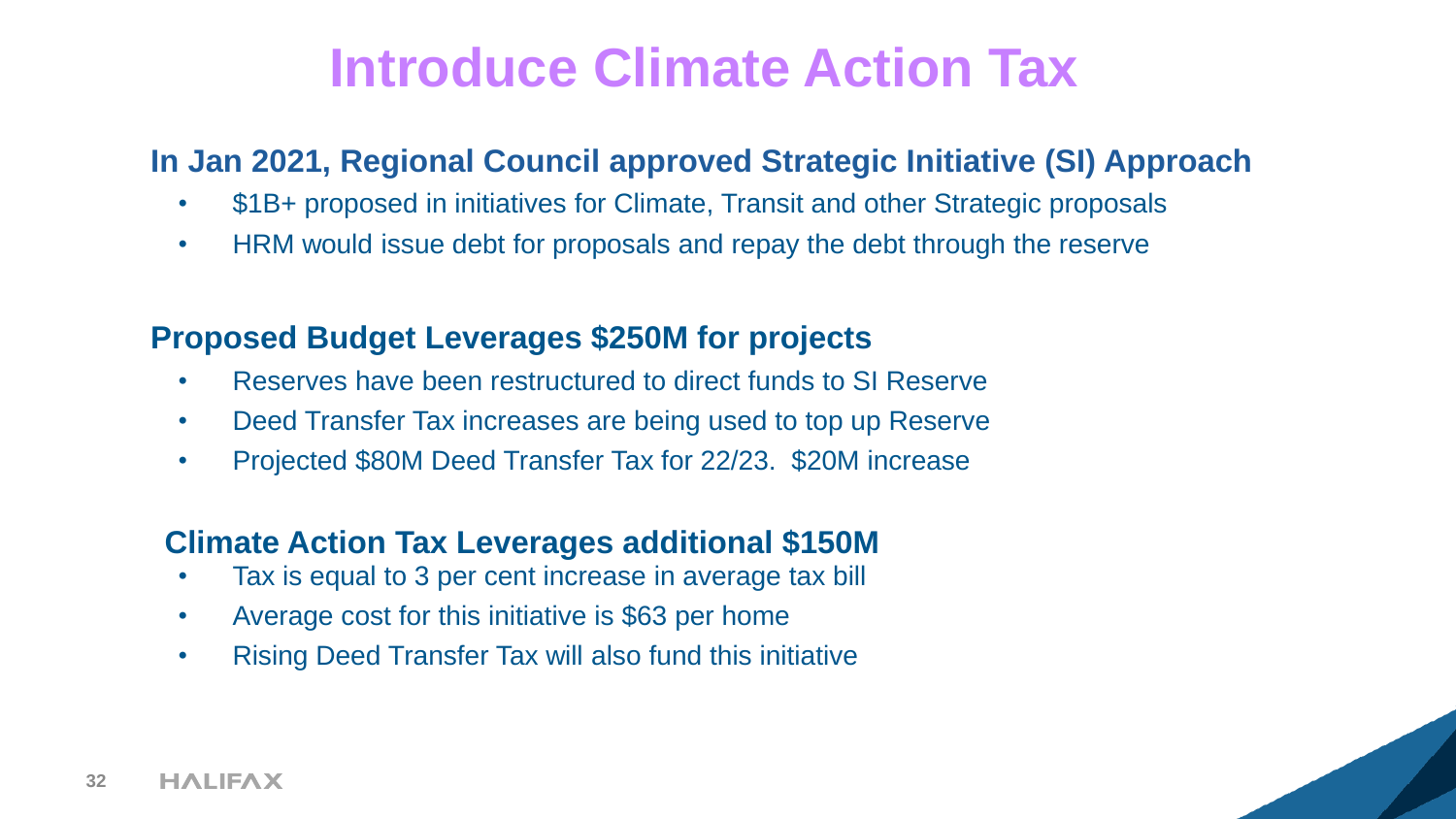## **Strategic Initiatives and Climate Change**

| <b>General Tax Rate at 2.9% includes:</b> |       |
|-------------------------------------------|-------|
| Halifax Forum Redevelopment               | 57.0  |
| Windsor Street Interchange                | 12.4  |
| Mill Cove Ferry (Years 1-5)               | 33.3  |
| Multi-Modal Corridors                     | 144.2 |
| Sub-Total                                 | 246.9 |
| <b>Climate Action Tax at 3%</b>           |       |
| EV Buses - Phase 1                        | 33.9  |
|                                           |       |
| EV, Critical Infra, Net Zero Buildings    | 119.6 |
| Sub-Total                                 | 153.5 |

Total Capital **400.4** 

- There are \$400M of Strategic Initiatives identified in this budget. These projects will be completed over time
- Projects will be debt funded and the debt will be re-paid from the Strategic Initiative Reserve
- \$250M of projects are included in the ongoing Budget
- \$150M of projects require the 3% Climate Action Tax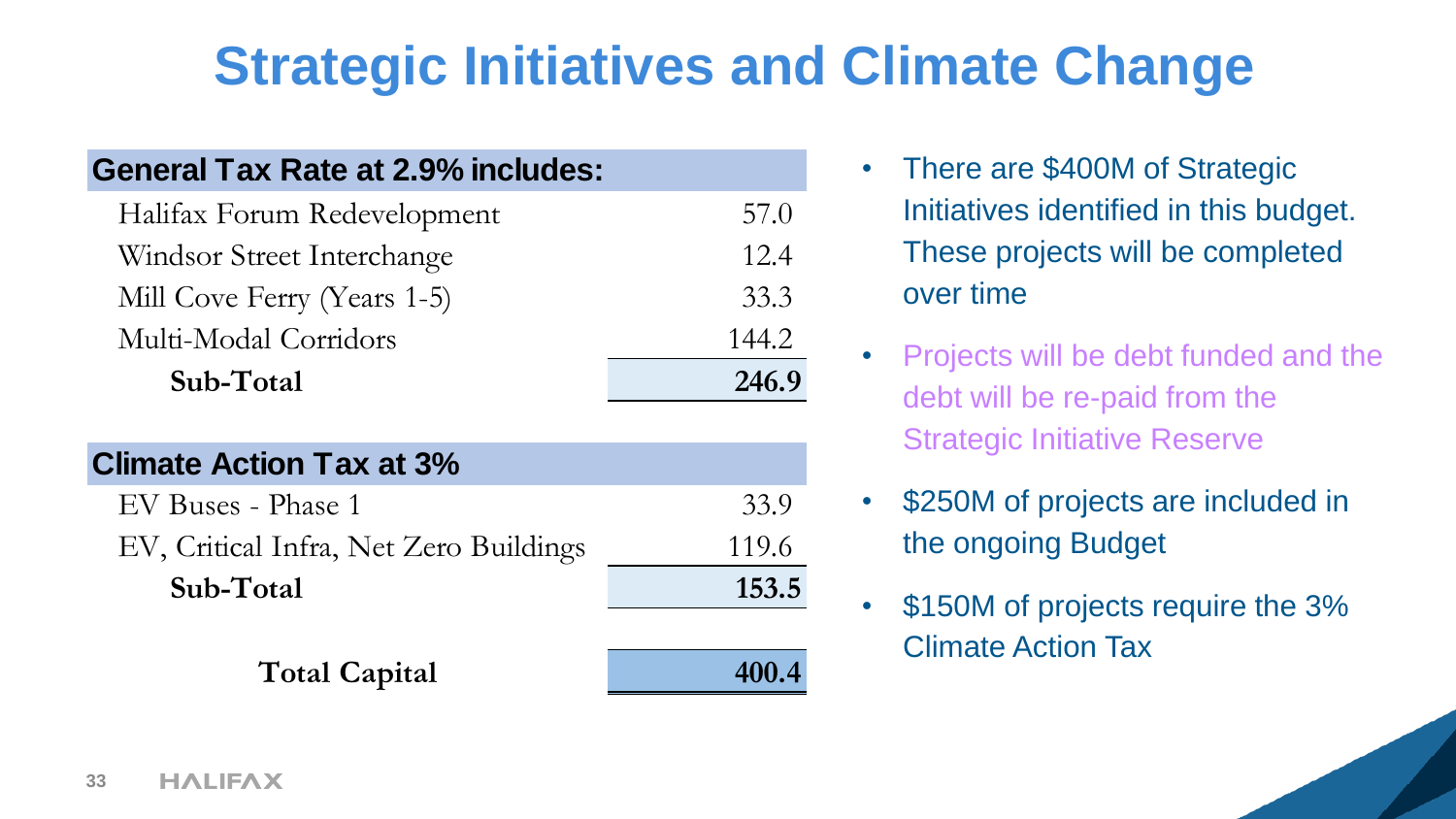### **Strategic Initiatives and Climate Change**

| <b>What is not Funded</b>                        |       |
|--------------------------------------------------|-------|
| HalifACT (Years 5-10)                            | 178.8 |
| Burnside Transit & Phase 2 EV Buses              | 414.8 |
| Bus Expansion (MFTP 2)                           | 25.5  |
| Police Headquarters                              | 80.0  |
| funds to maintain Streets at current condition   |       |
| unbudgeted Sidewalk requests                     |       |
| unbudgeted Traffic Calming requests              |       |
| unbudgeted Parks & Recreation requests           |       |
| multiple other unbudgeted requests, expectations |       |

- Not all Strategic Initiatives can be funded
- Additional projects will require more funding and cost sharing
- The intent is to firm up project costs/partners and look at other funding approaches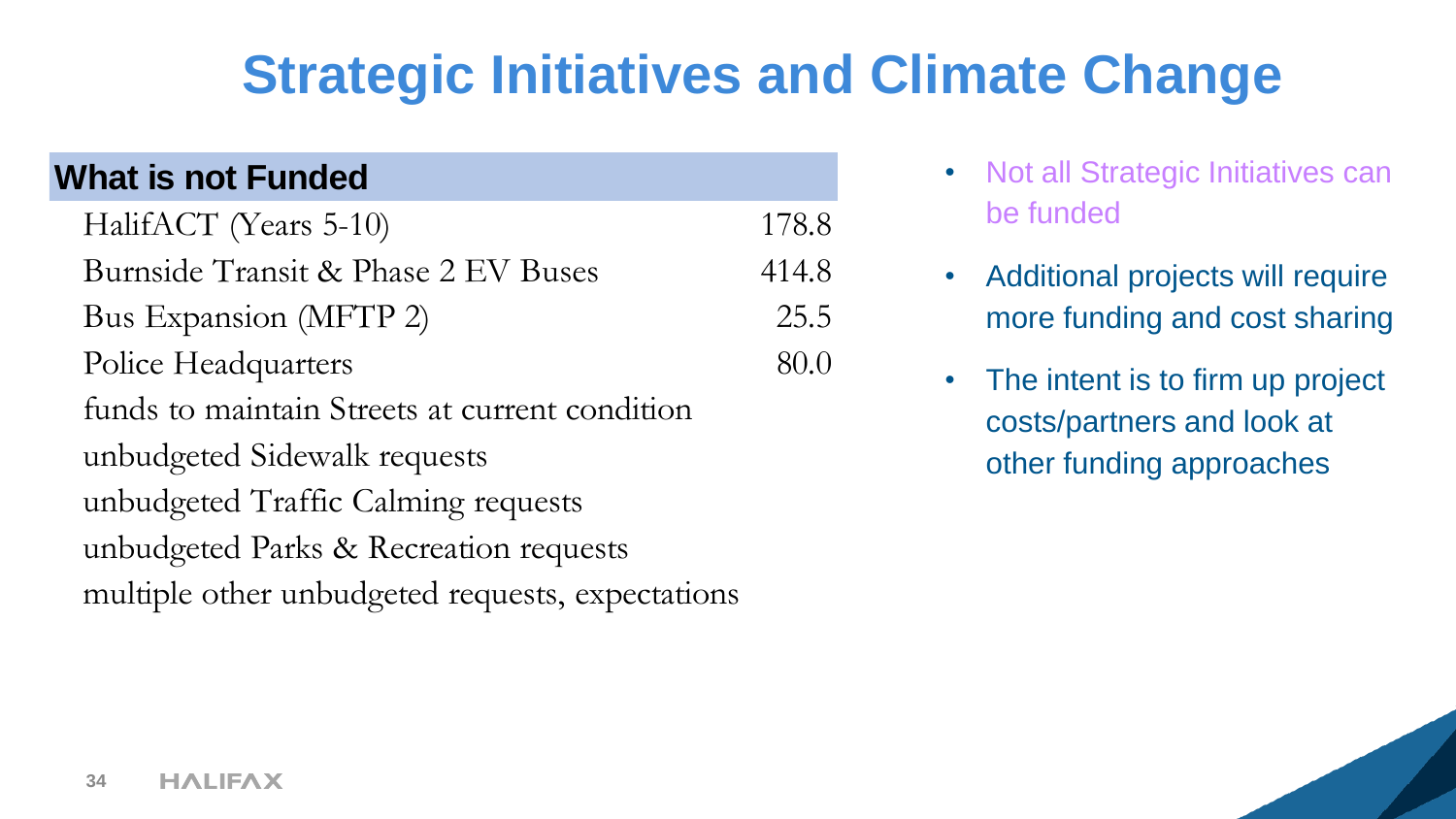### **The Average Residential Tax Bill**

#### **Average Residential Tax Bill**

|                           | 2021/22         | 2022/23         |
|---------------------------|-----------------|-----------------|
|                           | <b>Approved</b> | <b>Proposed</b> |
| <b>Assessment</b>         | 250,400         | 262,700         |
| <b>Tax Rate</b>           | 0.813%          | 0.797%          |
| <b>Climate Action Tax</b> | n/a             | 0.024%          |
| <b>Total Tax</b>          | 0.813%          | 0.821%          |
| <b>Average Tax Bill</b>   | \$2,036         | \$2,157         |
| Increase \$               |                 | \$121           |
| Increase %                |                 | 5.9%            |

- The average tax bill would increase 2.9% plus an additional 3.0% for the Climate Action Tax
	- The impact of the 2.9% increase is \$58 on the average home
	- The impact of the Climate Action Tax is \$63 on the average home, i.e. \$5 per month
- This is a 5.9 per cent increase on the average tax bill. It reflects that the average home is expected to increase in value by 4.9%. With a tax rate increase of 1.0% the average tax bill will increase by 5.9%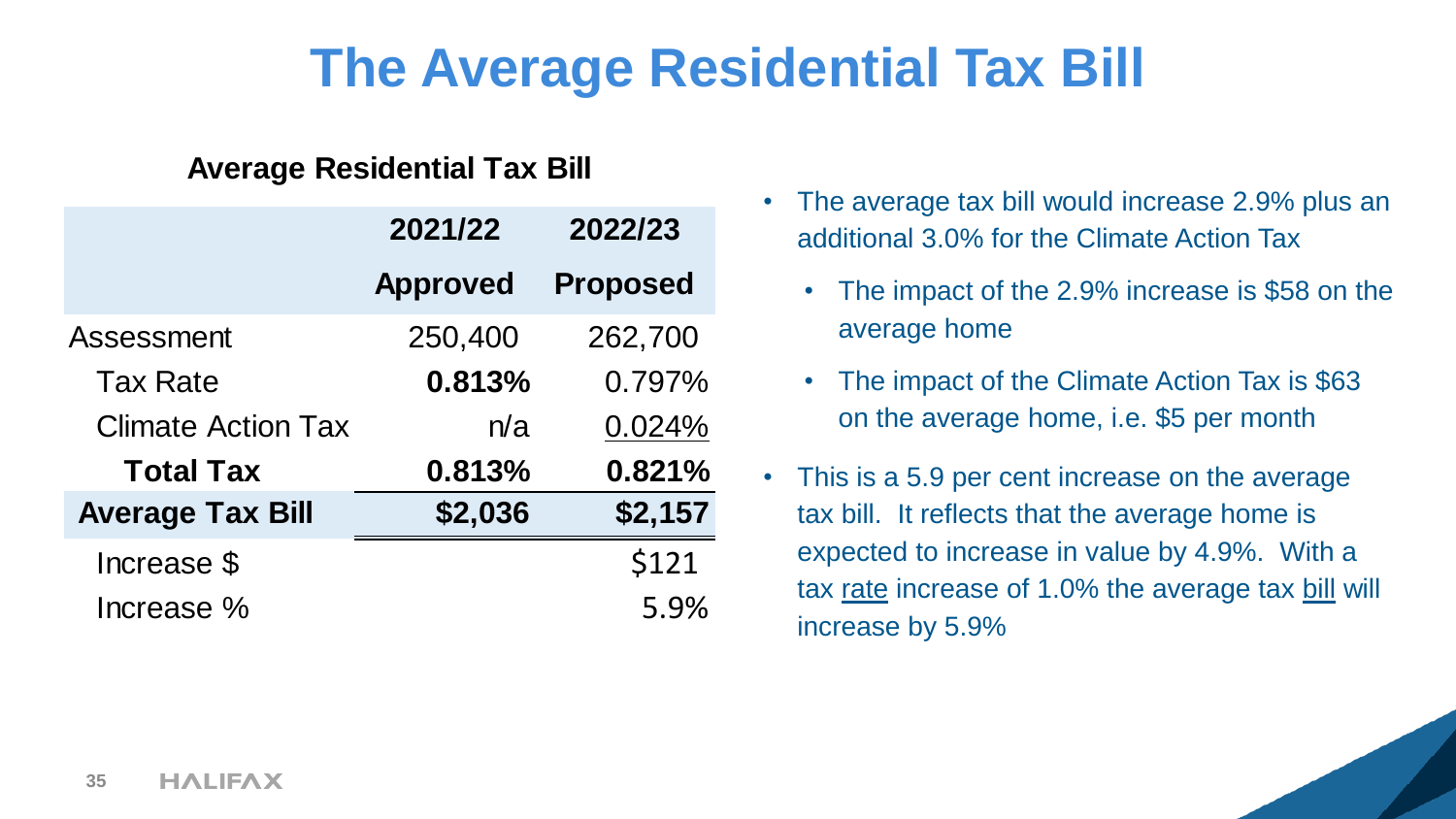### **The Average Commercial Tax Bill**

#### **Average Commercial Tax Bill**

|                           | 2021/22         | 2022/23         |
|---------------------------|-----------------|-----------------|
|                           | <b>Approved</b> | <b>Proposed</b> |
| Assessment                | 1,465,300       | 1,456,100       |
| <b>Tax Rate</b>           | 2.953%          | 3.058%          |
| <b>Climate Action Tax</b> | n/a             | 0.089%          |
| <b>Total Tax</b>          | 2.953%          | 3.147%          |
| <b>Average Tax Bill</b>   | \$43,270        | \$45,823        |
| Increase \$               |                 | \$2,553         |
| Increase %                |                 | 5.9%            |

- The average tax bill would increase 2.9% plus an additional 3.0% for the Climate Action Tax
	- The impact of the 2.9% increase is \$1,257 on the average business
	- The impact of the Climate Action Tax is \$1,296 on the average business
- This is a 5.9 per cent increase on the average tax bill. It reflects that the average business is expected to decline in value by 0.6%. The tax rate would increase by 6.5%, for an average tax bill increase of 5.9%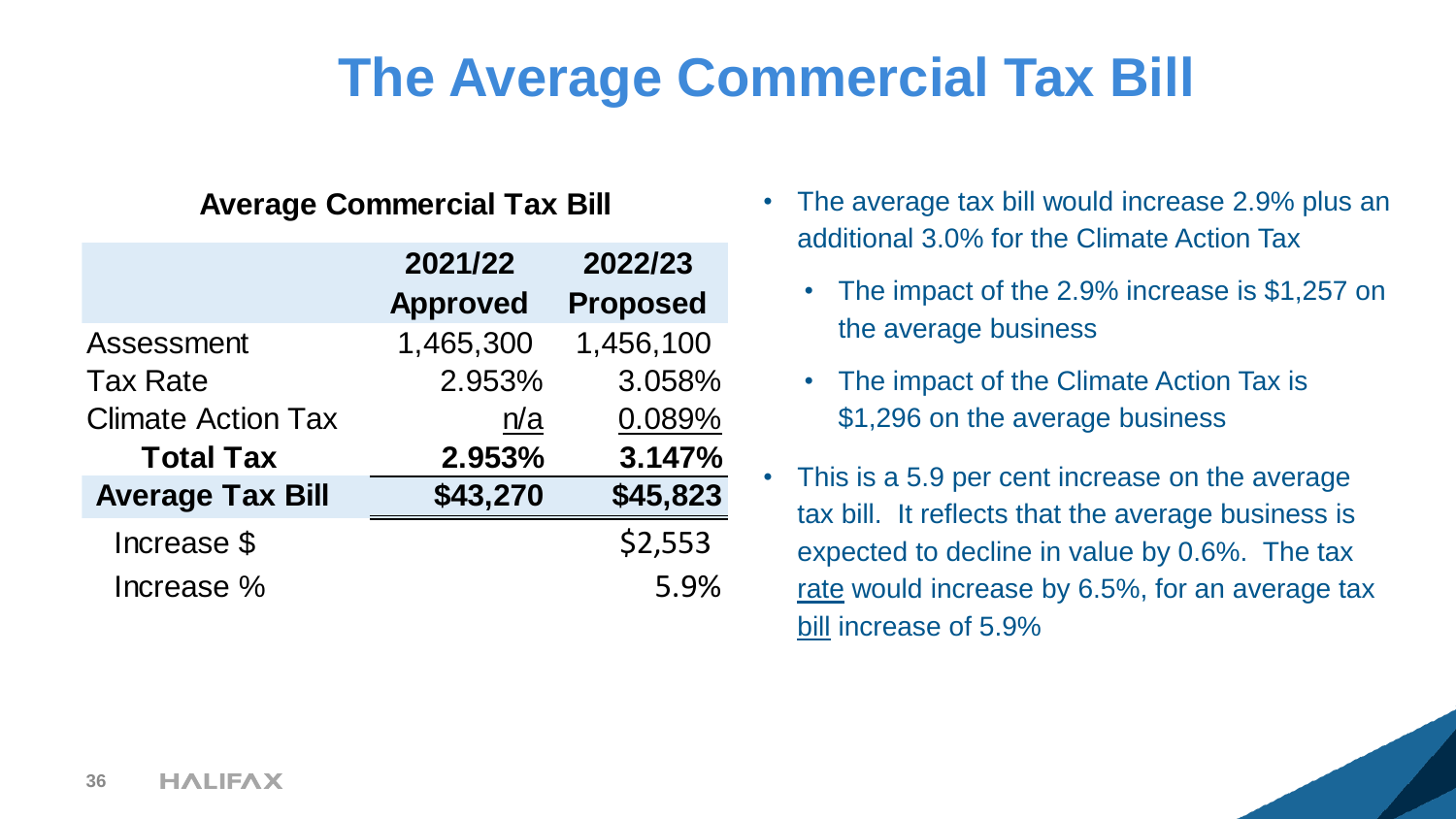### **Future Tax Changes Should Mirror Inflation & Services**



Assumes no major service increases

- Year 2 (2023/24) will include
	- Replacing one-time Surplus (\$7M) used in 22/23 Budget
	- Capital from Operating changes (\$7M)
- Debt Policy will likely impact operating in Years 3 or 4
- Taxes consistently below inflation lead to ongoing structural issues. Tying to inflation helps sustainability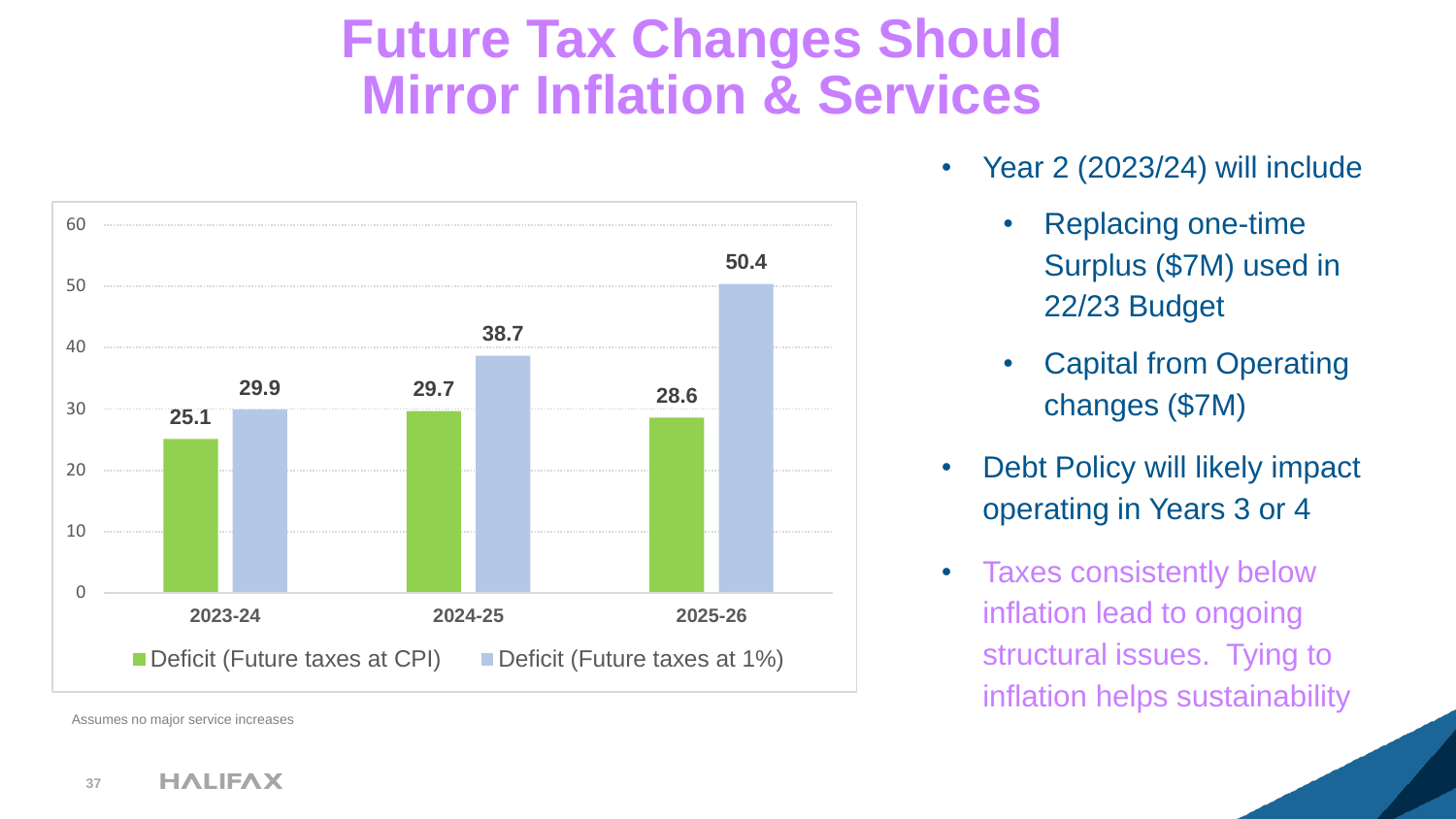# Conclusions and Recommendations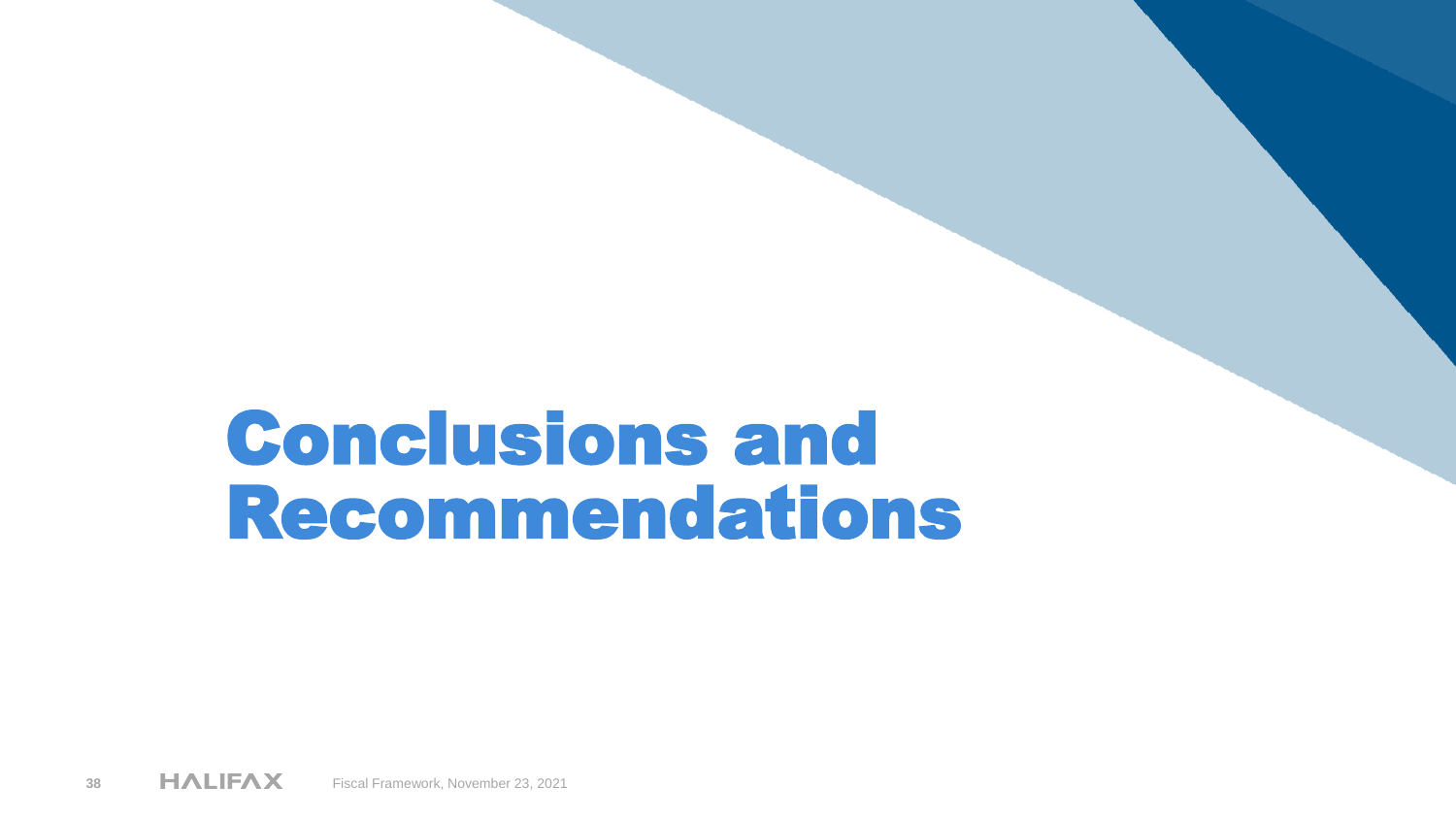### **Conclusions**

- The proposed Framework deals with three key challenges: **Substantial Population Growth**, the winding down of the **Pandemic** and funding for **Strategic Initiatives**.
- To achieve this, it supports:
	- 1. Increased Fees & Revenues
	- 2. Raising Taxes 2.9% to cover pressures
	- 3. Increasing Capital from Operating
	- 4. Setting a Debt Ceiling of \$1,200 per Home
	- 5. Restructuring the Reserves
	- 6. Dedicating Deed Transfer Tax to Strategic Initiatives
	- 7. Introducing Climate Action Tax
	- 8. Mirroring future Tax Increases to Inflation & Services
- HRM is at a turning point and has an opportunity to:
	- leverage growth and invest in a climate-friendly path forward
	- step up services and improve quality of life for its citizens, and,
	- ensure readiness and resilience for a rapidly changing future